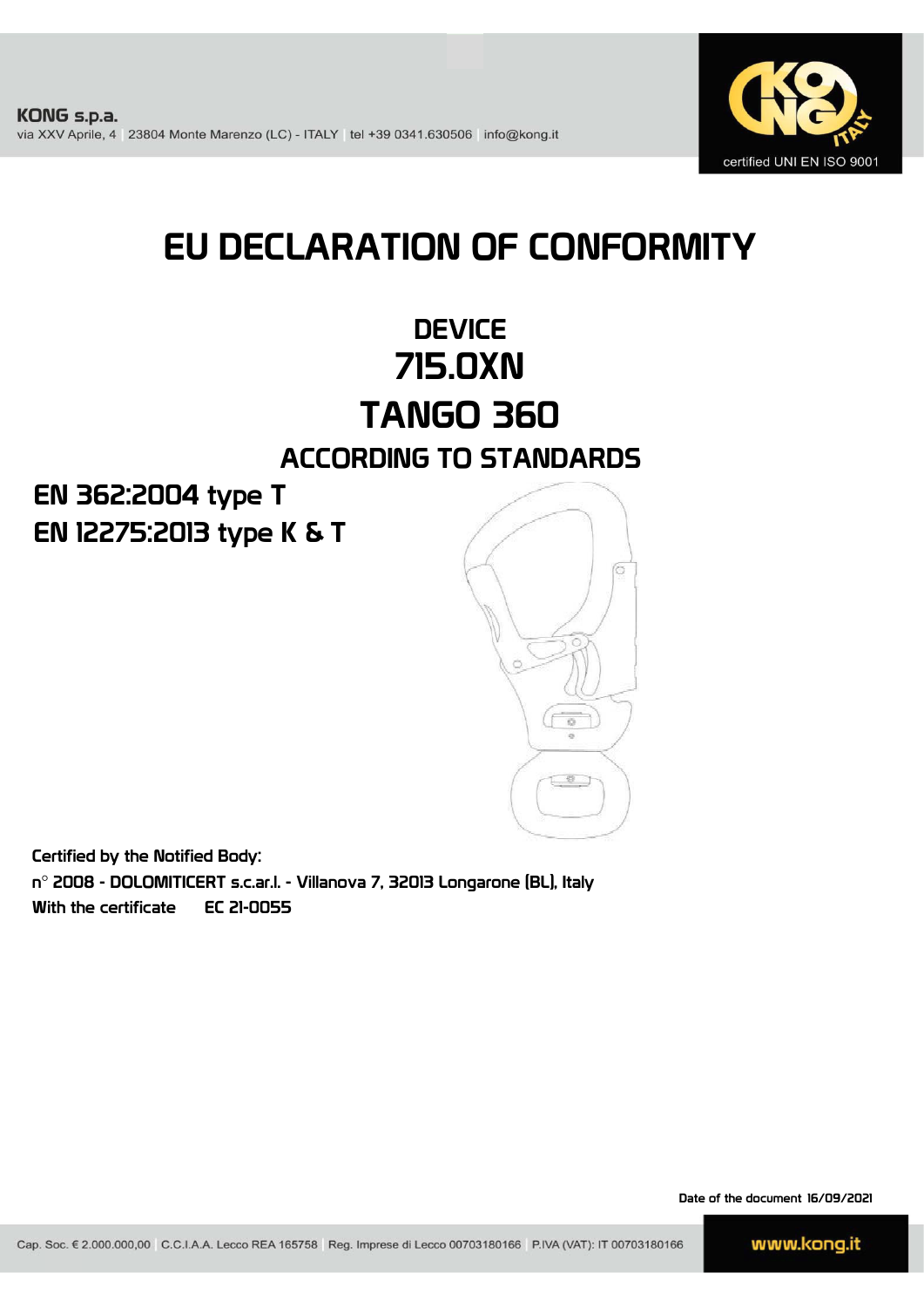

Italiano

## **Dichiarazione di Conformità UE**

La presente Dichiarazione di Conformità è rilasciata sotto l'esclusiva responsabilità del fabbricante:

#### **KONG S.p.A. – Via XXV Aprile, 4 – 23804 Monte Marenzo LC – Italia**

Il Dispositivo di Protezione Individuale (DPI)

**715.0XN TANGO 360** Type Commercial name

oggetto della dichiarazione è conforme al Regolamento (UE) 2016/425 e alle normative di armonizzazione dell'Unione Europea:

EN 12275:2013 type K & T EN 362:2004 type T

L'organismo notificato n° 2008 - DOLOMITICERT s.c.ar.l. - Villanova 7, 32013 Longarone (BL), Italy

ha svolto l'esame UE del tipo (modulo B) e ha rilasciato il certificato di esame UE del tipo:

EC 21-0055

Il DPI è oggetto della procedura di valutazione delle conformità al tipo basata sulla garanzia di qualità del processo di produzione (modulo D) sotto la sorveglianza dell'organismo notificato n. 0068 MTIC InterCert S.r.l. (Via G. Leopardi 14, 20123 Milano (MI), Italy).

> **KONG S.p.A. Il Presidente**

Monte Marenzo, 16/09/2021<br>
Monte Marenzo, 16/09/2021<br>
A Marco Bonaiti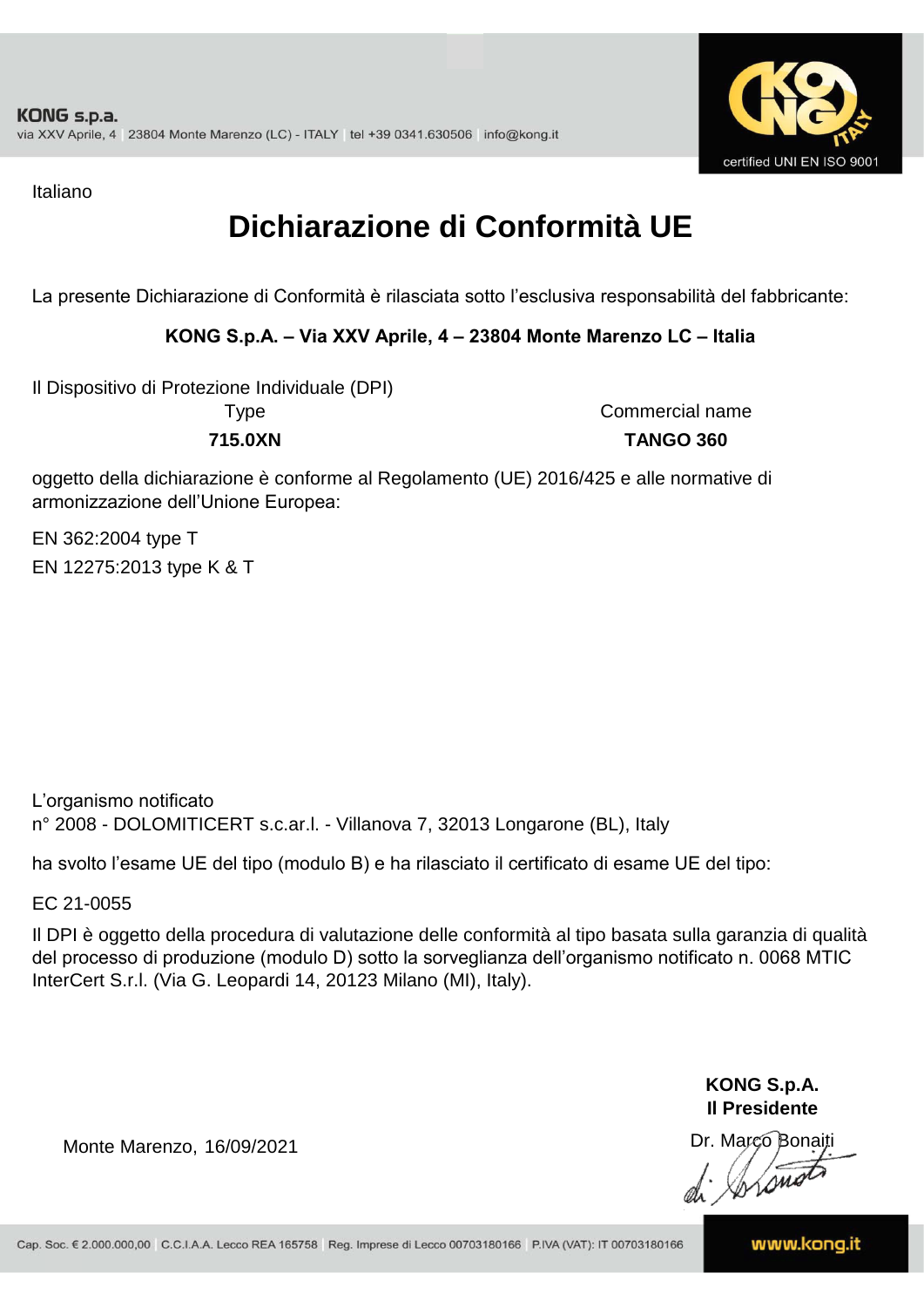

English

### **EU Declaration of Conformity**

This Declaration of Conformity is issued under the exclusive responsibility of the manufacturer:

#### **KONG S.p.A. – Via XXV Aprile, 4 – 23804 Monte Marenzo LC – Italia**

The Personal Protective Equipment (PPE) Type Commercial name

**715.0XN TANGO 360**

subject to the declaration complies with Regulation (EU) 2016/425 and with European Union harmonisation standards:

EN 12275:2013 type K & T EN 362:2004 type T

The notified body n° 2008 - DOLOMITICERT s.c.ar.l. - Villanova 7, 32013 Longarone (BL), Italy Has performed the EU examination for the type (module B), and has issued an EU examination certificate for the type:

EC 21-0055

The PPE is subject to the type conformity assessment procedure, based on the quality assurance of the production process (module D), under surveillance by the notified body n° 0068 MTIC InterCert S.r.l. (Via G. Leopardi 14, 20123 Milano (MI), Italy).

> **KONG S.p.A. The president**

Dr. Marco Bonaiti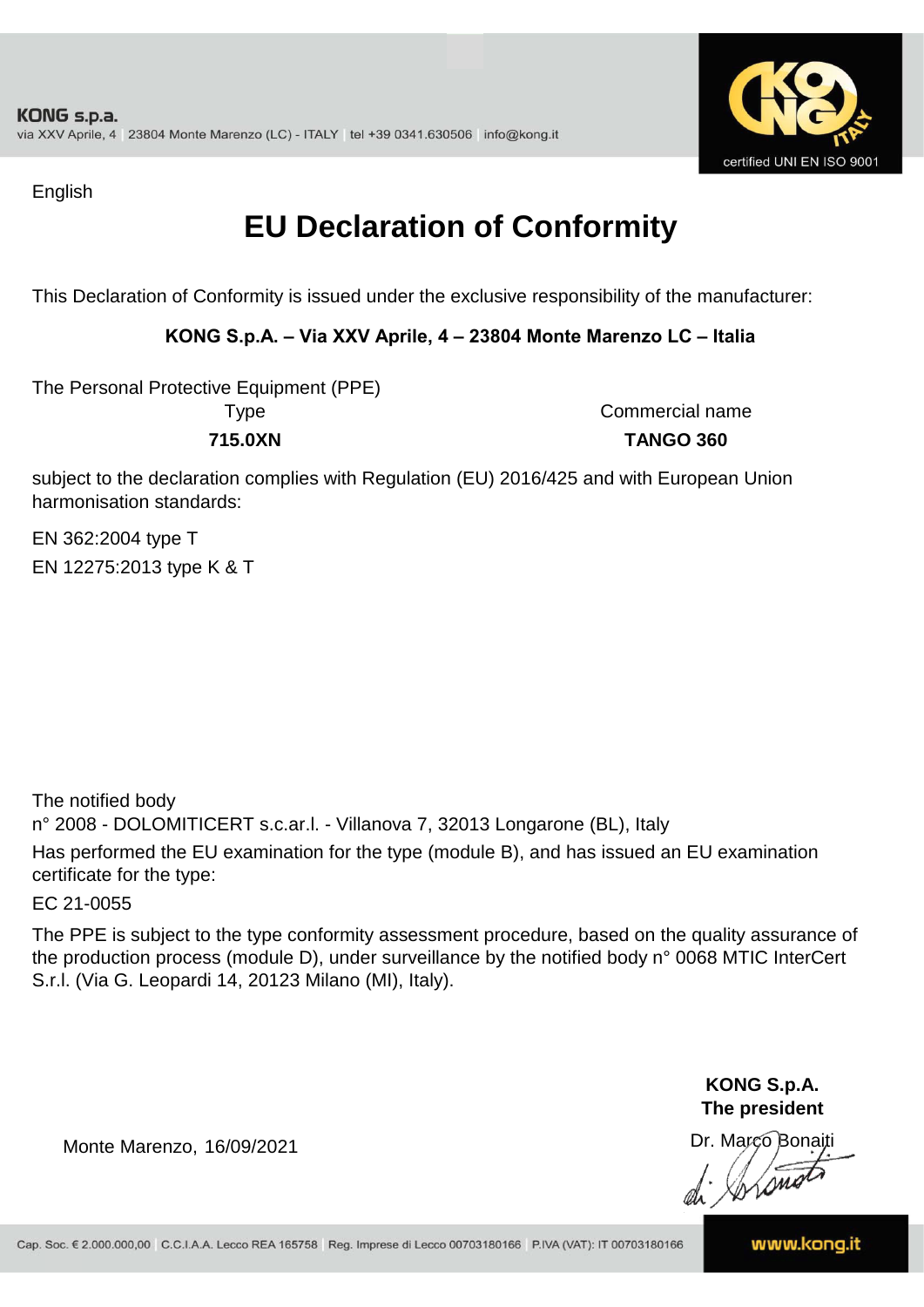

Français

### **Déclaration de conformité UE**

La présente Déclaration de Conformité est délivrée sous la responsabilité exclusive du Fabricant:

#### **KONG S.p.A. – Via XXV Aprile, 4 – 23804 Monte Marenzo LC – Italia**

L'Équipement de Protection Individuelle (EPI)

**715.0XN TANGO 360** Type Commercial name

objet de la déclaration est conforme au Règlement (UE) 2016/425 et aux normes d'harmonisation de l'Union Européenne:

EN 362:2004 type T EN 12275:2013 type K & T

L'organisme notifié n° 2008 - DOLOMITICERT s.c.ar.l. - Villanova 7, 32013 Longarone (BL), Italy

a effectué l'examen UE de type (module B) et a délivré le certificat d'examen UE de type:

EC 21-0055

L'EPI est soumis à la procédure d'évaluation de conformité au type sur la base de l'assurance de la qualité du mode de production (module D) sous la supervision de l'organisme notifié n° 0068 MTIC InterCert S.r.l. (Via G. Leopardi 14, 20123 Milano (MI), Italy).

> **KONG S.p.A. Le Président**

Dr. Marco Bonaiti di Aromor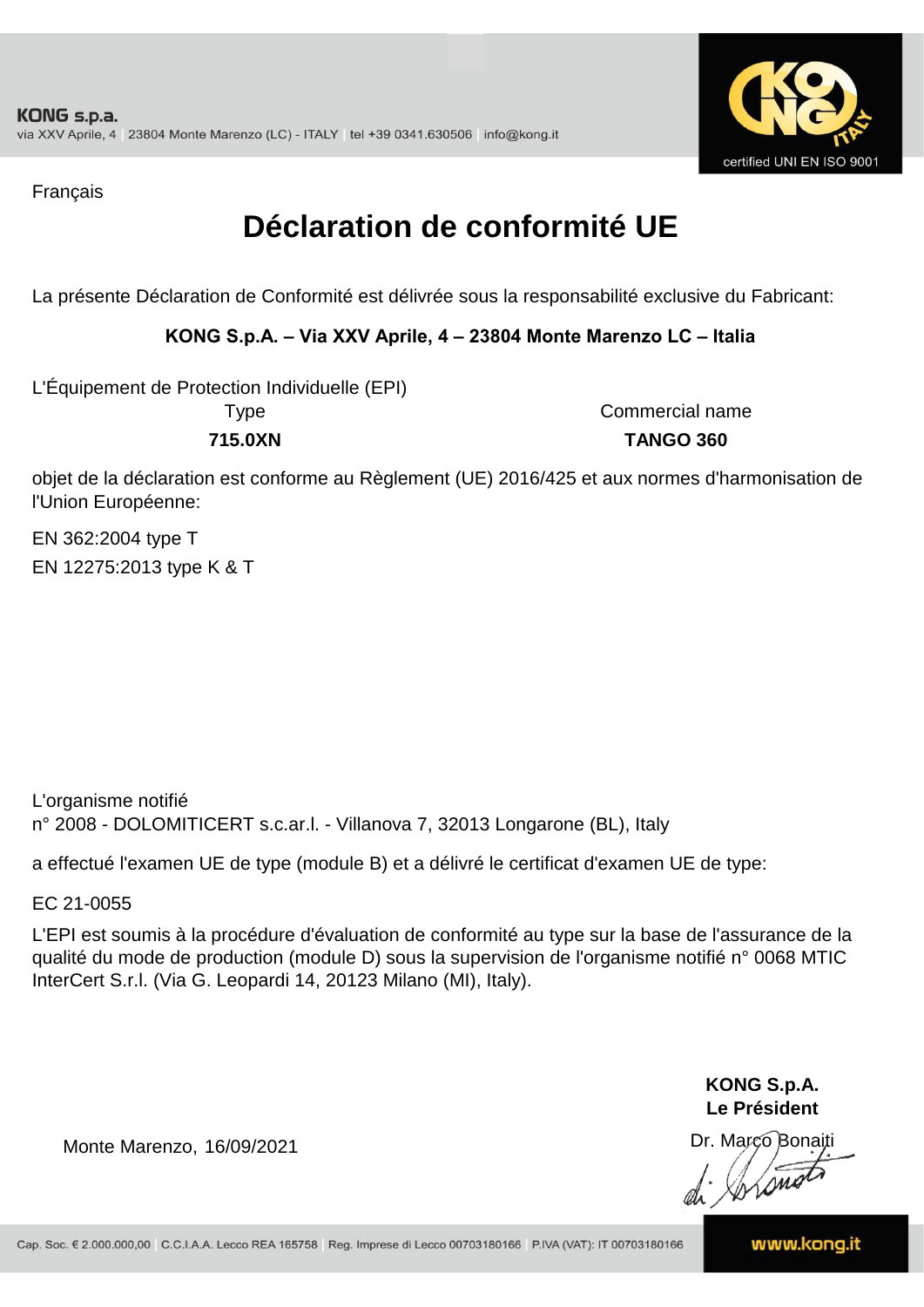

Deutsch

### **EU-Konformitätserklärung**

Die vorliegende Konformitätserklärung wird unter der alleinigen Verantwortung des Herstellers ausgestellt:

#### **KONG S.p.A. – Via XXV Aprile, 4 – 23804 Monte Marenzo LC – Italia**

Die persönliche Schutzausrüstung (PSA)

**715.0XN TANGO 360** Type Commercial name

Gegenstand dieser Erklärung, entspricht der EU-Verordnung 2016/425 sowie den harmonisierten Normen der Europäischen Union:

EN 362:2004 type T EN 12275:2013 type K & T

n° 2008 - DOLOMITICERT s.c.ar.l. - Villanova 7, 32013 Longarone (BL), Italy hat die EU-Baumusterprüfung (Modul B) durchgeführt und die EU-Baumusterprüfbescheinigung ausgestellt: Die benannte Stelle

EC 21-0055

Die PSA ist Gegenstand der Konformitätsbewertung anhand der Baumusterprüfung auf der Grundlage einer Qualitätssicherung des Produktionsprozesses (Modul D) unter der Überwachung durch die benannte Stelle Nr. 0068 MTIC InterCert S.r.l. (Via G. Leopardi 14, 20123 Milano (MI), Italy).

> **KONG S.p.A. Der Vorsitzende**

Dr. Marco Bonaiti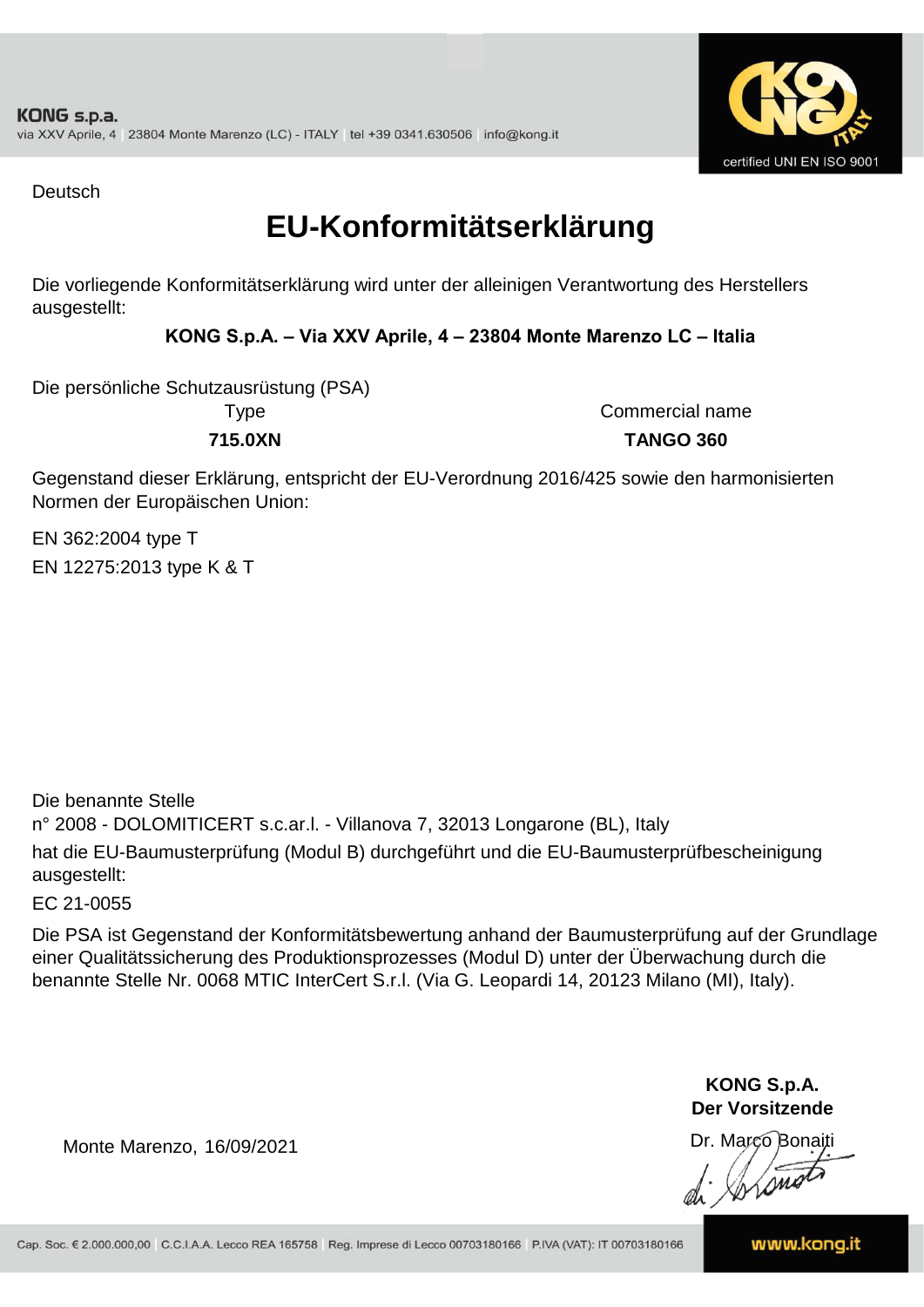

Español

## **Declaración de conformidad UE**

La presente Declaración de Conformidad se expide bajo la exclusiva responsabilidad del fabricante:

**KONG S.p.A. – Via XXV Aprile, 4 – 23804 Monte Marenzo LC – Italia**

El Equipo de Protección individual (EPI)

Type Commercial name **715.0XN TANGO 360**

objeto de la declaración se ajusta al Reglamento (UE) 2016/425 y a las normativas de armonización de la Unión Europea:

EN 362:2004 type T EN 12275:2013 type K & T

El organismo notificado n° 2008 - DOLOMITICERT s.c.ar.l. - Villanova 7, 32013 Longarone (BL), Italy

ha realizado el examen UE de tipo (módulo B) y ha expedido el certificado de examen UE de tipo:

EC 21-0055

El EPI es objeto del procedimiento de evaluación de la conformidad con el tipo basada en el aseguramiento de la calidad del proceso de producción (módulo D) bajo la supervisión del organismo notificado nº 0426 Italcert (Viale Sarca 336, 20126 Milano (MI), Italy).

> **KONG S.p.A. El Presidente**

Dr. Marco Bonaiti di Aromor

Monte Marenzo, 16/09/2021

www.kong.it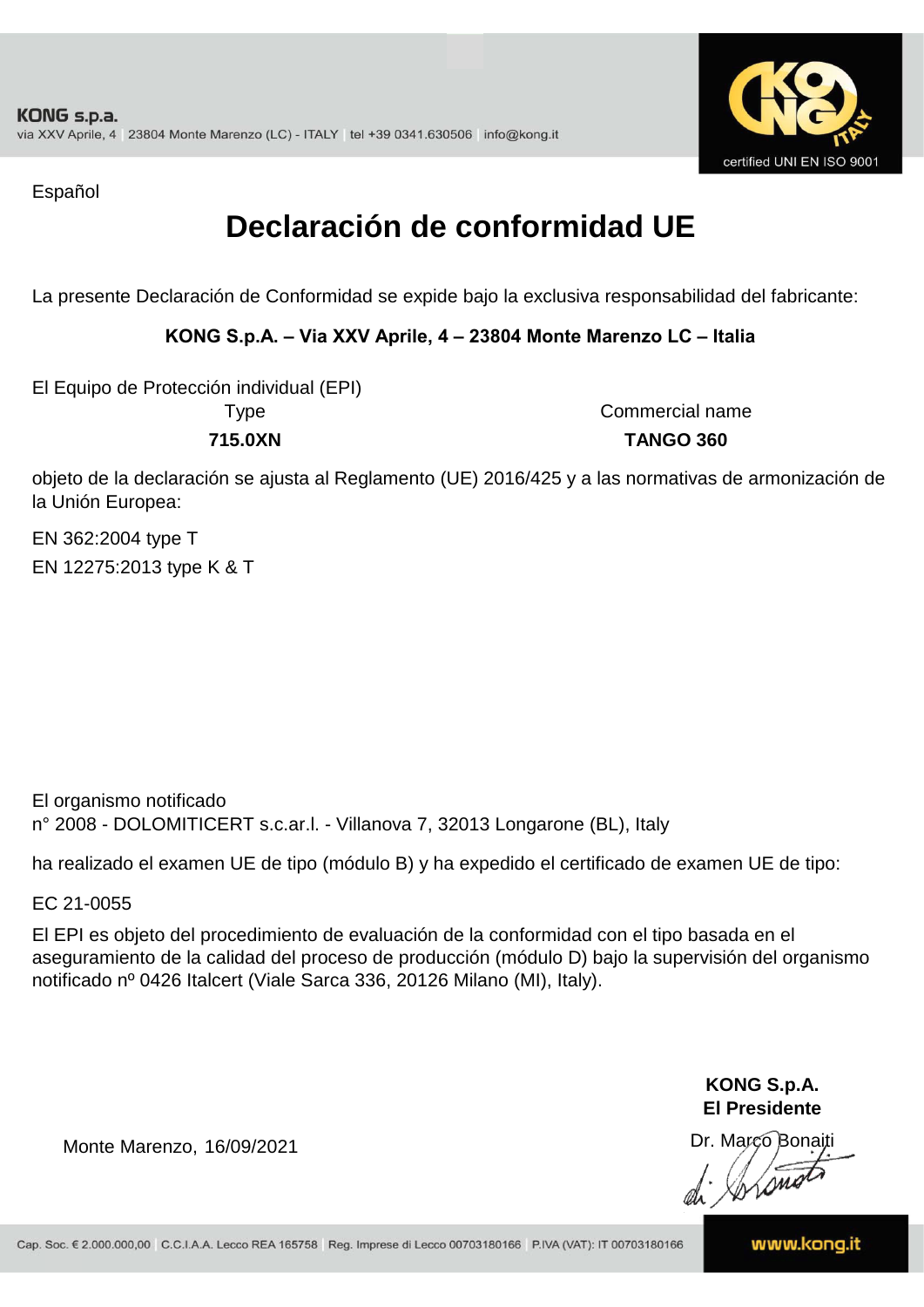

русский

### **Декларация соответствия ЕС**

Настоящая Декларация соответствия выдана под исключительную ответственность производителя:

**KONG S.p.A. – Via XXV Aprile, 4 – 23804 Monte Marenzo LC – Italia**

Средство индивидуальной защиты (СИЗ)

Type Commercial name **715.0XN TANGO 360**

предмет декларации соответствует Регламенту (ЕС) 2016/425 и гармонизированным стандартам Европейского Союза:

EN 362:2004 type T EN 12275:2013 type K & T

Уполномоченный орган

n° 2008 - DOLOMITICERT s.c.ar.l. - Villanova 7, 32013 Longarone (BL), Italy провел испытание типового образца на соответствие требованиям ЕС (модуль B) и выдал сертификат испытаний типового образца на соответствие требованиям ЕС:

EC 21-0055

СИЗ является предметом процедуры оценки соответствия типовому образцу, основанной на обеспечении качества производственного процесса (модуль D) под наблюдением уполномоченного органа № 0068 — органа сертификации MTIC InterCert S.r.l. (Via G. Leopardi 14, 20123 Milano (MI), Italy).

> **KONG S.p.A. Президент**

Dr. Marco Bonaiti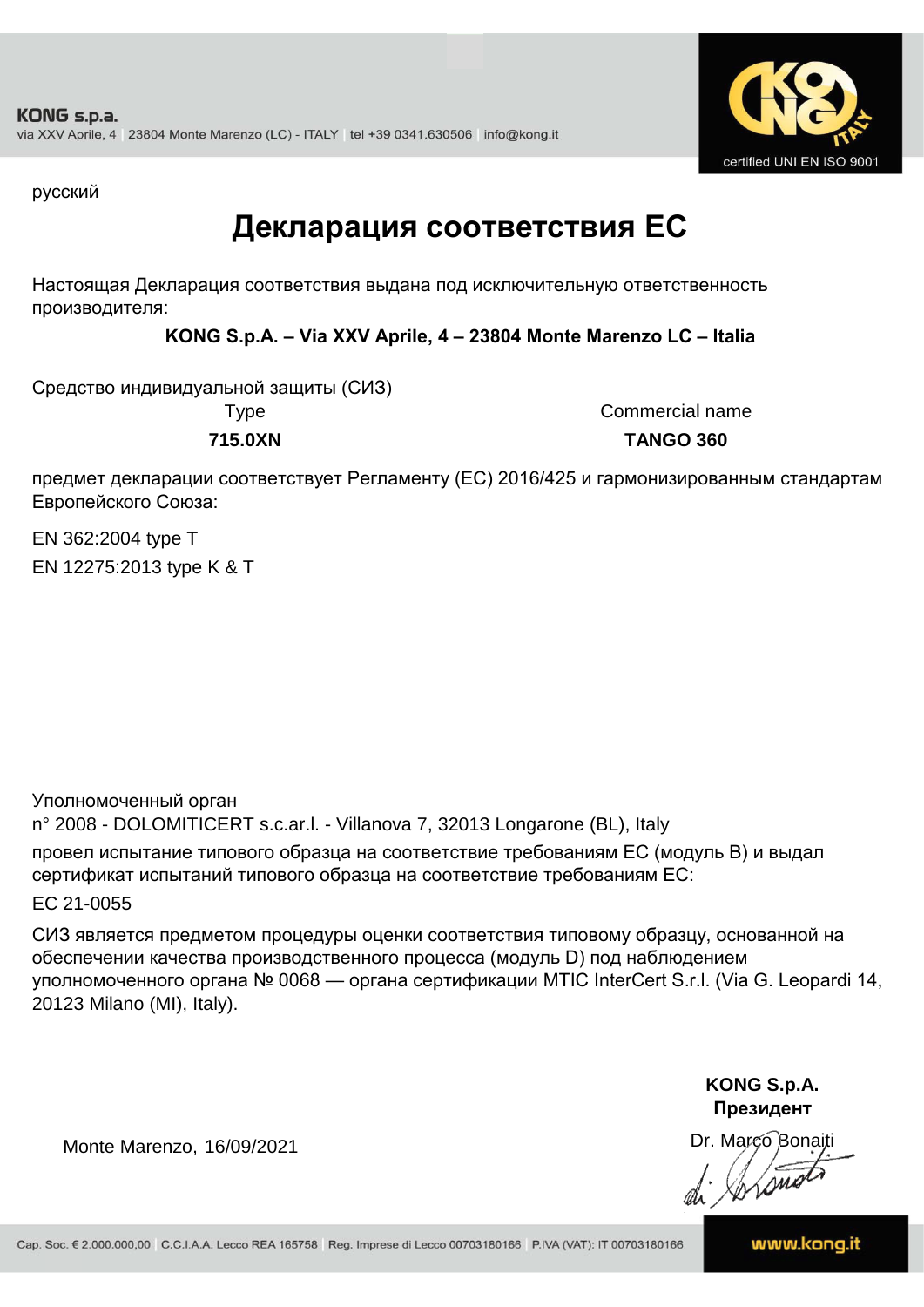

#### 中文

## **EU**符合性声明

本"符合性声明"由以下制造商全权负责发布:

#### **KONG S.p.A. – Via XXV Aprile, 4 – 23804 Monte Marenzo LC – Italia**

个人保护装备(PPE)

Type Commercial name **715.0XN TANGO 360**

本声明的目标符合法规(EU) 2016/425和欧盟统一标准的规定:

EN 362:2004 type T EN 12275:2013 type K & T

欧盟公告机构 n° 2008 - DOLOMITICERT s.c.ar.l. - Villanova 7, 32013 Longarone (BL), Italy

进行了欧盟型式检验(模式B) 并颁发了欧盟型式检验证书:

EC 21-0055

PPE (个人保护装备) 在0068号公告机构MTIC InterCert S.r.l. (Via G. Leopardi 14, 20123 Milano (MI), Italy)的监督下, 在生产过程质量保证 ( 模式D) 的基础上进行合格评定程序。

> **KONG S.p.A. 总裁**

Dr. Marco Bonaiti di Stono

Monte Marenzo, 16/09/2021

www.kong.it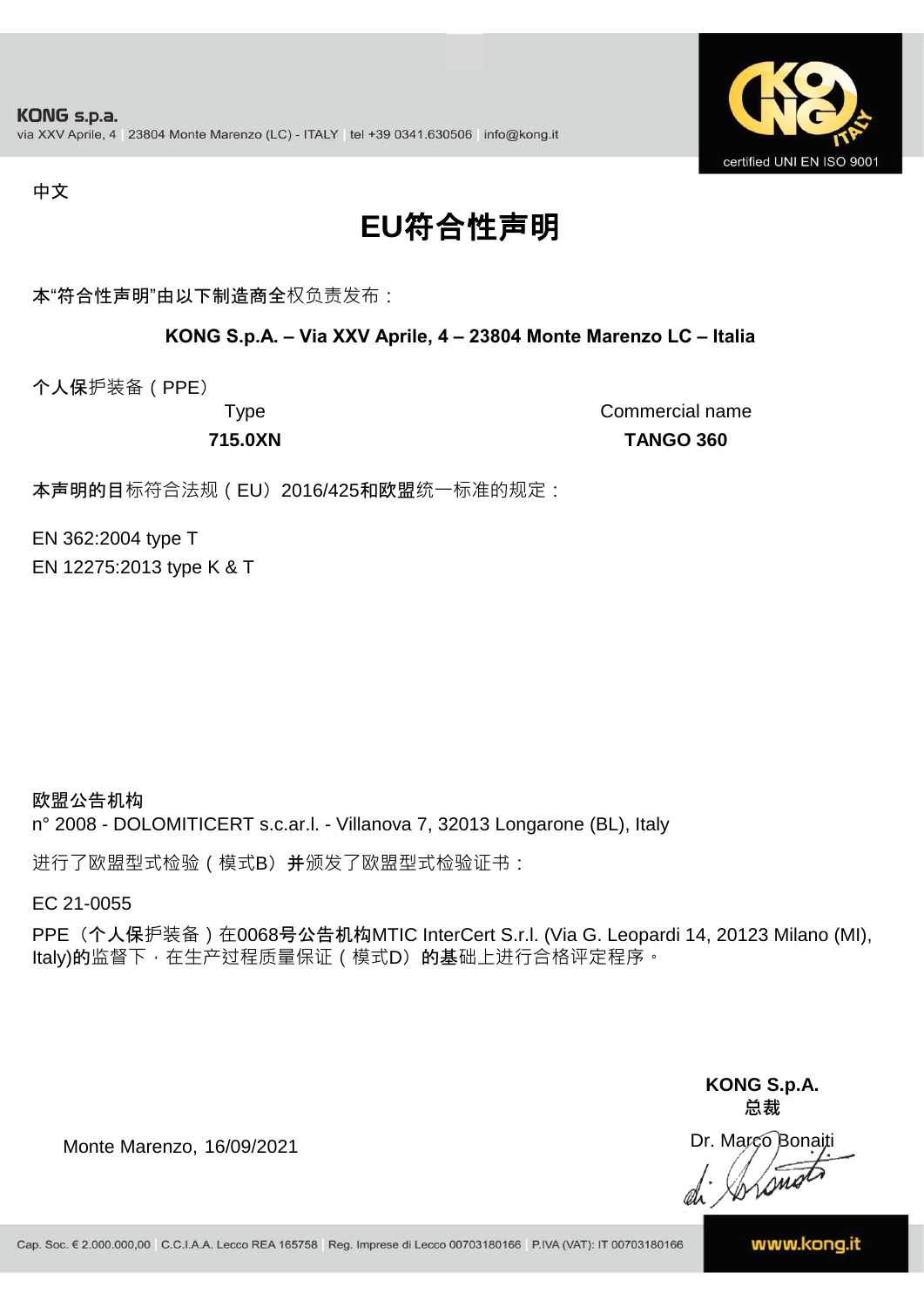

българск

### **Декларация за съответствие EU**

Настоящата Декларация за съответствие се издава под изключителната отговорност на производителя:

**KONG S.p.A. – Via XXV Aprile, 4 – 23804 Monte Marenzo LC – Italia**

Личното предпазно средство (ЛПС) **715.0XN TANGO 360**

Type Commercial name

предмет на настоящата декларация е в съответствие с Регламент (ЕU) 2016/425 и хармонизираните стандарти на Европейския съюз:

EN 362:2004 type T EN 12275:2013 type K & T

Нотифицираният организъм

n° 2008 - DOLOMITICERT s.c.ar.l. - Villanova 7, 32013 Longarone (BL), Italy

е провел изпитване EU за типово одобрение (формуляр "B") и е издал сертификат за типово одобрение ЕU:

EC 21-0055

Личното предпазно средство (ЛПС) е предмет на процедура за оценка на съответствието, основаваща се на гаранция на качеството на производствения процес (формуляр "D") под наблюдението на нотифицирания организъм № 0068 MTIC InterCert S.r.l. (Via G. Leopardi 14, 20123 Milano (MI), Italy).

> **KONG S.p.A. Председател**

Dr. Marco Bonaiti di Arono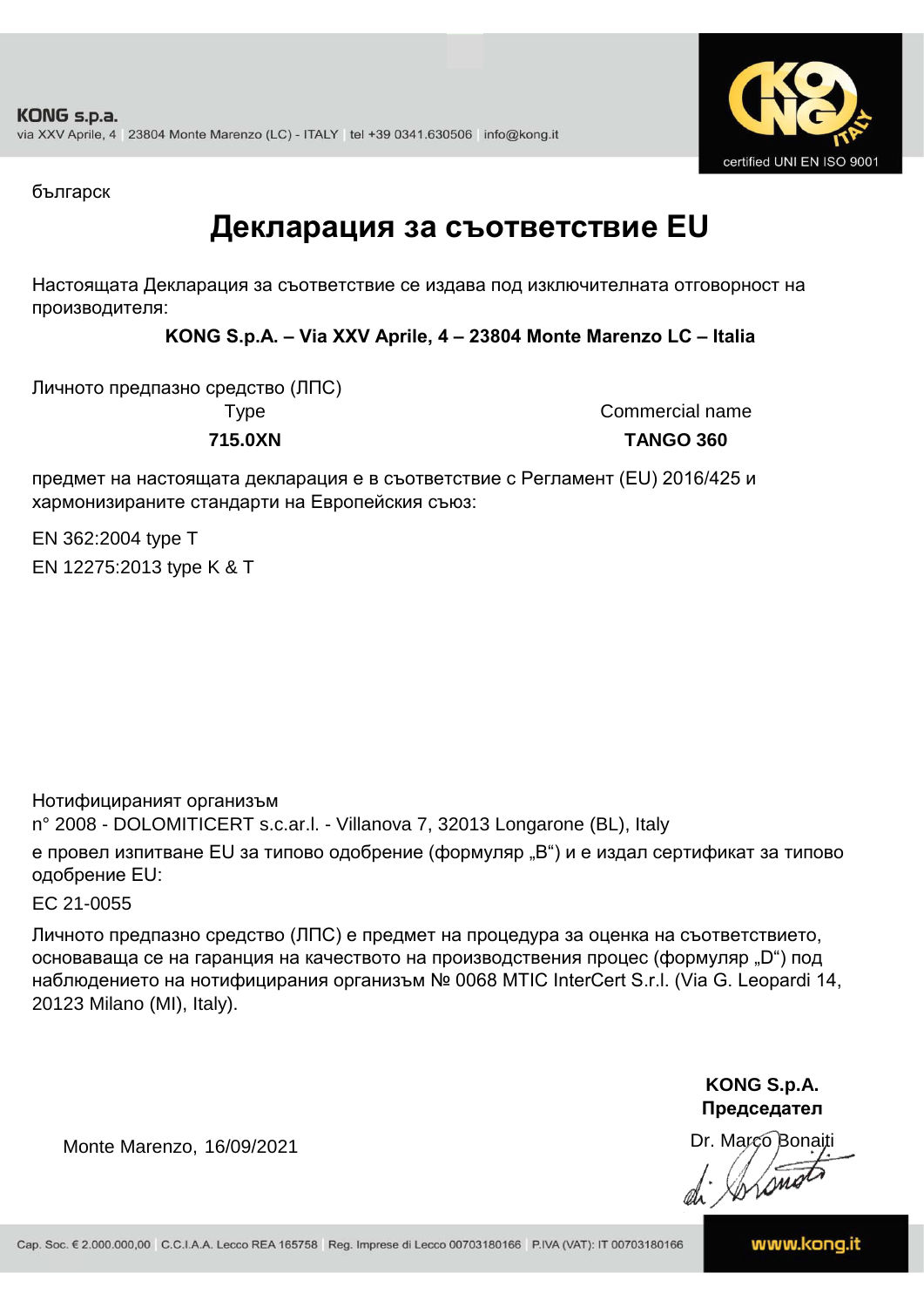

čeština

## **UE prohlášení o shodě**

Toto prohlášení o shodě je učiněno na výhradní zodpovědnost výrobce:

**KONG S.p.A. – Via XXV Aprile, 4 – 23804 Monte Marenzo LC – Italia**

Osobní ochranný prostředek (OOP)

Type Commercial name **715.0XN TANGO 360**

který je předmětem prohlášení, splňuje požadavky nařízení (EU) 2016/425 a harmonizačních právních předpisů Evropské unie:

EN 362:2004 type T EN 12275:2013 type K & T

Oznámený subjekt n° 2008 - DOLOMITICERT s.c.ar.l. - Villanova 7, 32013 Longarone (BL), Italy

provedl UE přezkoušení typu (modul B) a vydal certifikát UE přezkoušení typu:

EC 21-0055

OOP podléhá postupu posouzení shody s typem založené na zajištění jakosti výrobního procesu (modul D) pod dohledem oznámeného subjektu č. 0068 MTIC InterCert S.r.l. (Via G. Leopardi 14, 20123 Milano (MI), Italy).

> **KONG S.p.A. Předseda**

Dr. Marco Bonaiti di Stono

Monte Marenzo, 16/09/2021

www.kong.it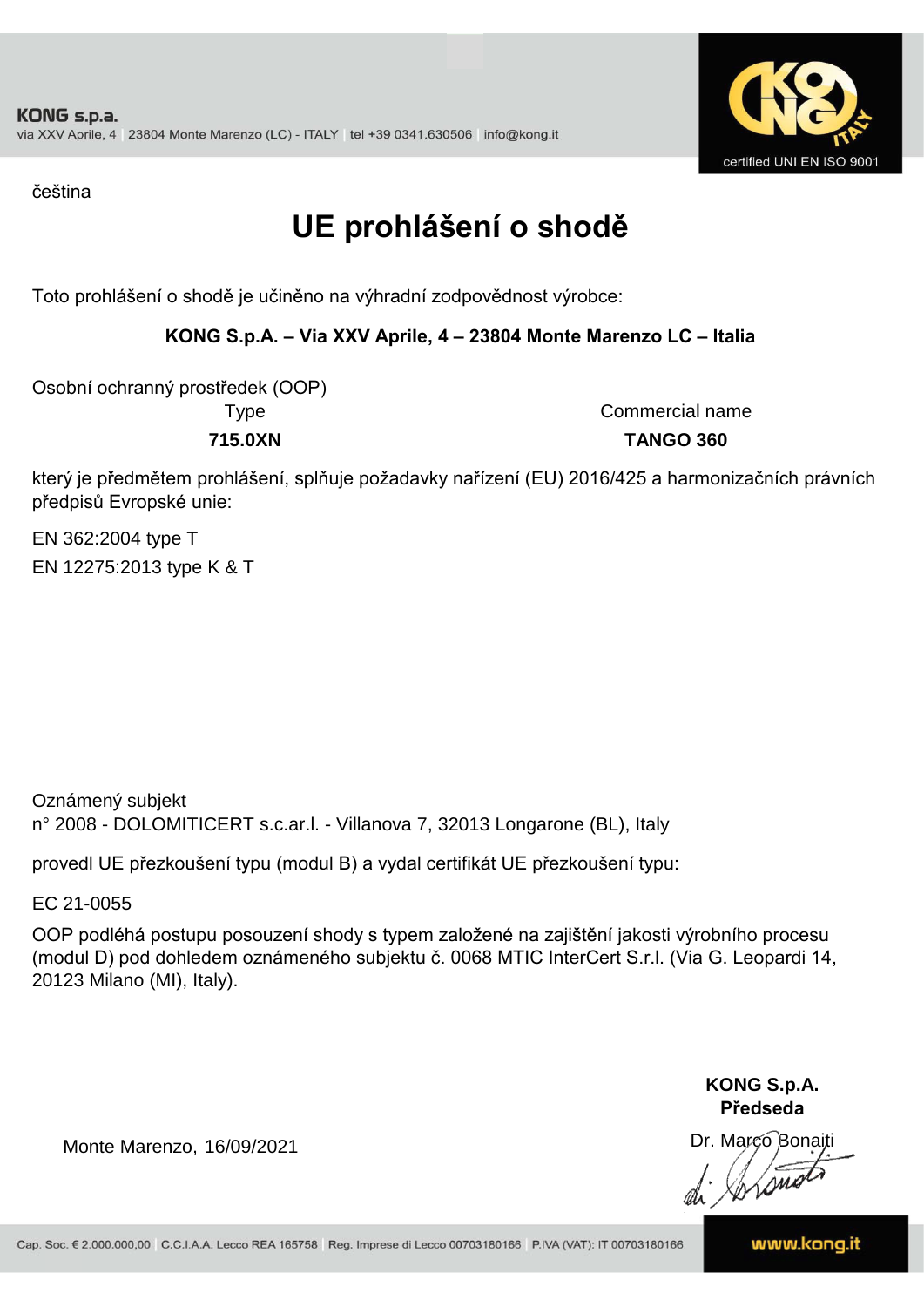

Hrvatski

### **EU Izjava o sukladnosti**

Ova se izjava o sukladnosti izdaje pod isključivom odgovornošću proizvođača:

**KONG S.p.A. – Via XXV Aprile, 4 – 23804 Monte Marenzo LC – Italia**

Osobna zaštitna oprema (OZO)

Type Commercial name **715.0XN TANGO 360**

Predmet izjave u skladu je s Uredbom (EU) 2016/425 i sa zakonodavstvom Unije o usklađivanju:

EN 362:2004 type T EN 12275:2013 type K & T

Prijavljeno tijelo n° 2008 - DOLOMITICERT s.c.ar.l. - Villanova 7, 32013 Longarone (BL), Italy

obavilo je EU ispitivanje tipa (modul B) i izdalo potvrdu o EU ispitivanju tipa:

EC 21-0055

OZO je predmet postupka ocjenjivanja sukladnosti s tipom na temelju osiguranja kvalitete proizvodnog postupka (modul D) pod nadzorom prijavljenog tijela br. 0068 MTIC InterCert S.r.l. (Via G. Leopardi 14, 20123 Milano (MI), Italy).

> **KONG S.p.A. Direktor**

Dr. Marco Bonaiti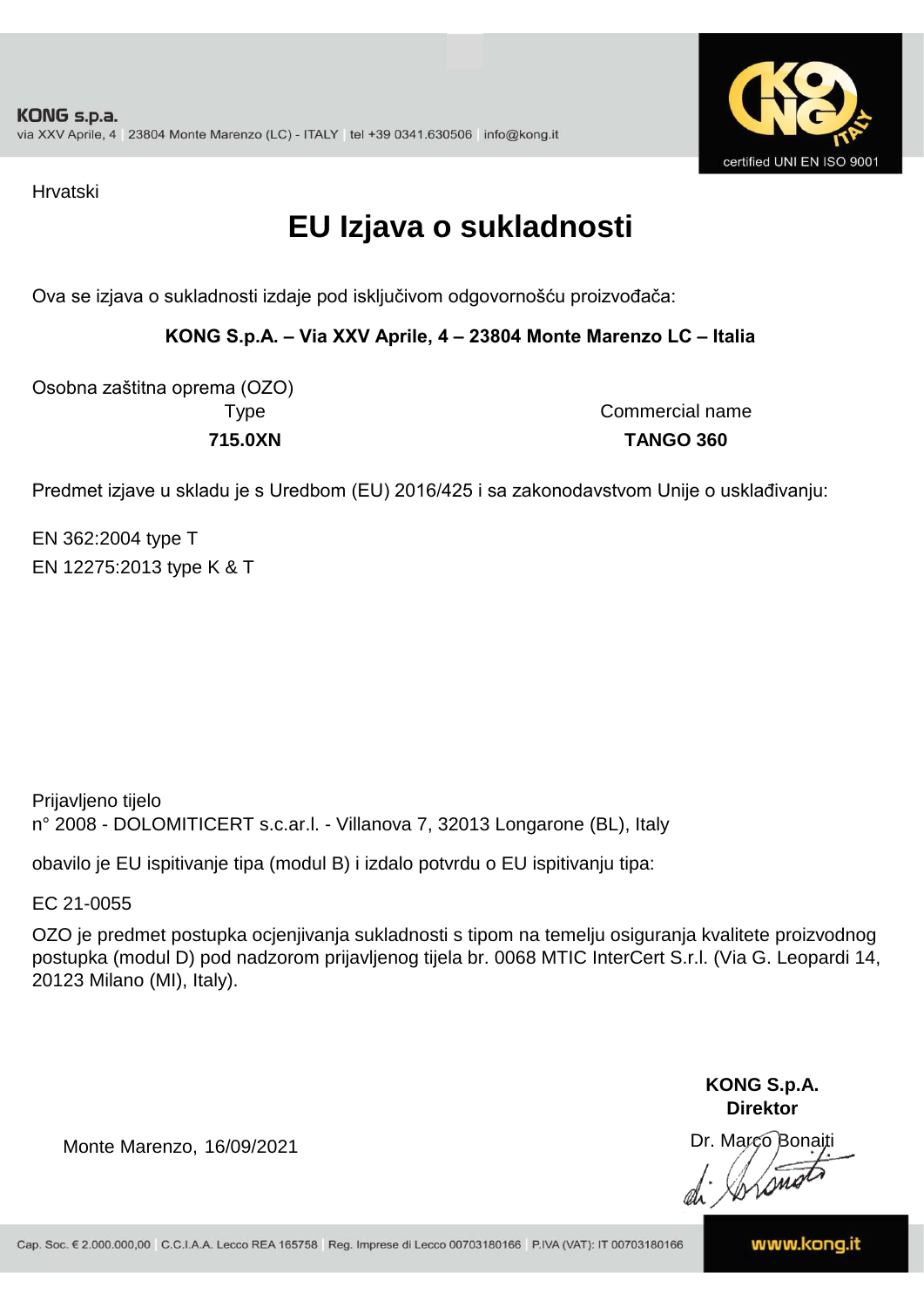

Dansk

### **EU-overensstemmelseserklæring**

Denne overensstemmelseserklæring udstedes på fabrikantens ansvar:

#### **KONG S.p.A. – Via XXV Aprile, 4 – 23804 Monte Marenzo LC – Italia**

Det personlige værnemiddel (PPE - PV'er)

Type Commercial name **715.0XN TANGO 360**

anført i erklæringen er i overensstemmelse med forordning (EU) nr. 2016/425 og med EUharmoniseringslovgivningen:

EN 362:2004 type T EN 12275:2013 type K & T

Det bemyndigede organ n° 2008 - DOLOMITICERT s.c.ar.l. - Villanova 7, 32013 Longarone (BL), Italy

har foretaget en EU-typeafprøvning (Modul B) og har udstedt EU-typeafprøvningsattest:

EC 21-0055

Det personlige værnemiddel er genstand for proceduren for typeoverensstemmelse på grundlag af kvalitetssikring af fremstillingsprocessen (modul D) under tilsyn fra det bemyndigede organ nr. 0068 MTIC InterCert S.r.l. (Via G. Leopardi 14, 20123 Milano (MI), Italy).

> **KONG S.p.A. Formand**

Dr. Marco Bonaiti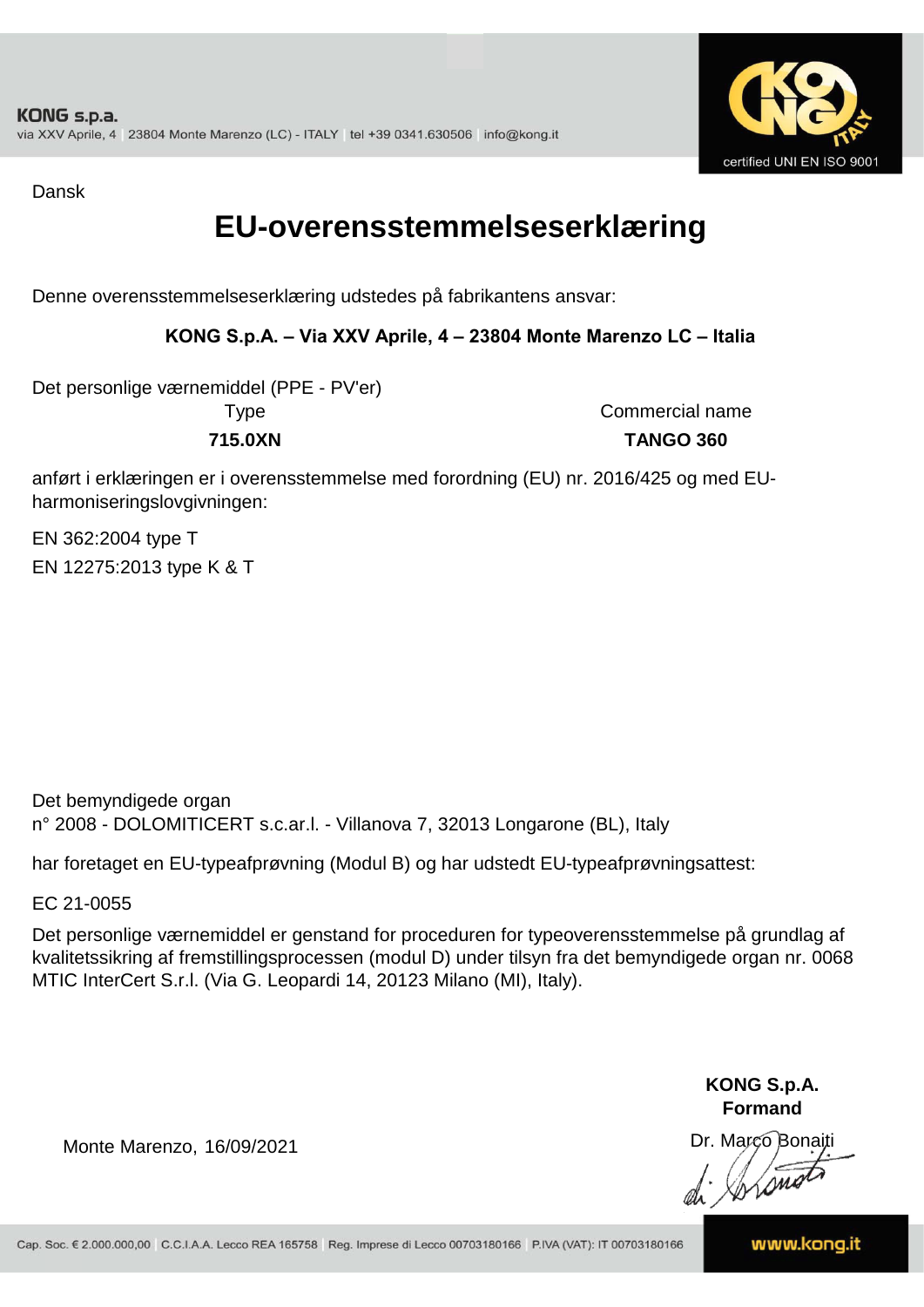

**Nederlands** 

### **EU-conformiteitsverklaring**

Deze conformiteitsverklaring wordt verstrekt op eigen verantwoording van de fabrikant:

#### **KONG S.p.A. – Via XXV Aprile, 4 – 23804 Monte Marenzo LC – Italia**

Het persoonlijk beschermingsmiddel (PBM)

Type Commercial name **715.0XN TANGO 360**

voorwerp van deze verklaring, voldoet aan de Verordening (EU) 2016/425 en de harmonisatiewetgeving van de Europese Unie:

EN 362:2004 type T EN 12275:2013 type K & T

De aangemelde instantie n° 2008 - DOLOMITICERT s.c.ar.l. - Villanova 7, 32013 Longarone (BL), Italy

heeft het EU-typeonderzoek (module B) verricht en het certificaat van EU-typeonderzoek afgegeven:

EC 21-0055

Het PBM is onderworpen aan de conformiteitsbeoordelingsprocedure met het type op basis van kwaliteitsborging van het productieproces (module D) onder toezicht van de aangemelde instantie Italcert nr. 0068 MTIC InterCert S.r.l. (Via G. Leopardi 14, 20123 Milano (MI), Italy).

> **KONG S.p.A. De voorzitter**

Dr. Marco Bonaiti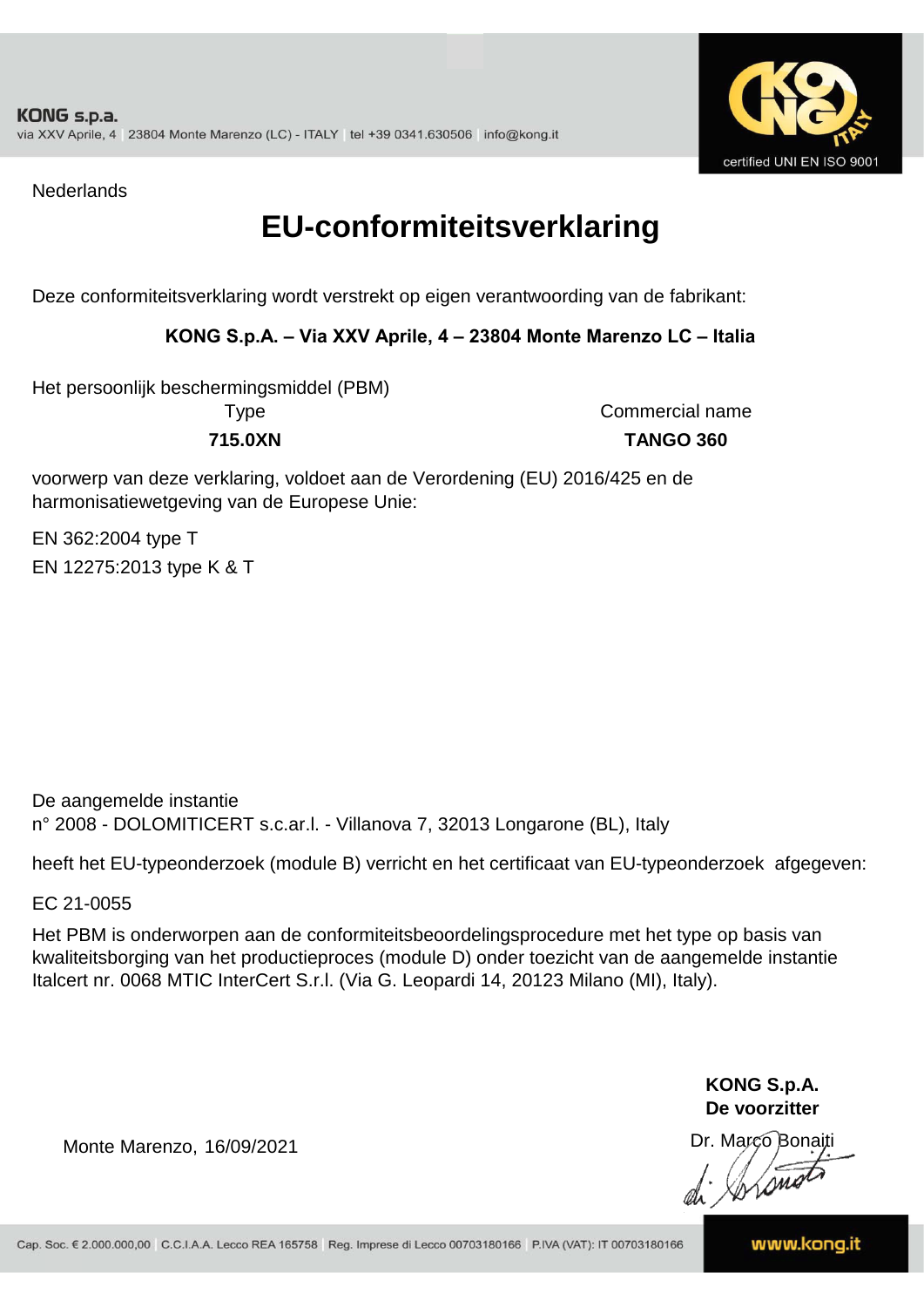

Eesti

### **EL-i vastavusdeklaratsioon**

See vastavusdeklaratsioon on välja antud järgmise tootja ainuvastutusel:

#### **KONG S.p.A. – Via XXV Aprile, 4 – 23804 Monte Marenzo LC – Italia**

Isikukaitsevahend

Type Commercial name **715.0XN TANGO 360**

vastavusdeklaratsiooniga hõlmatud isikukaitsevahend vastab määrusele (EL) 2016/425 ja Euroopa Liidu ühtlustamisõigusaktidele:

EN 362:2004 type T EN 12275:2013 type K & T

Teavitatud asutus n° 2008 - DOLOMITICERT s.c.ar.l. - Villanova 7, 32013 Longarone (BL), Italy

on teinud tüübihindamise (moodul B) ja väljastanud tüübihindamissertifikaadi:

EC 21-0055

Isikukaitsevahendile kohaldatakse tootmiskvaliteedi tagamisel põhinevat tüübivastavuse hindamise menetlust (moodul B) teavitatud asutuse 0068 MTIC InterCert S.r.l. (Via G. Leopardi 14, 20123 Milano (MI), Italy) järelevalve all.

**KONG S.p.A. Esimees** Ðr. Março Bonaiti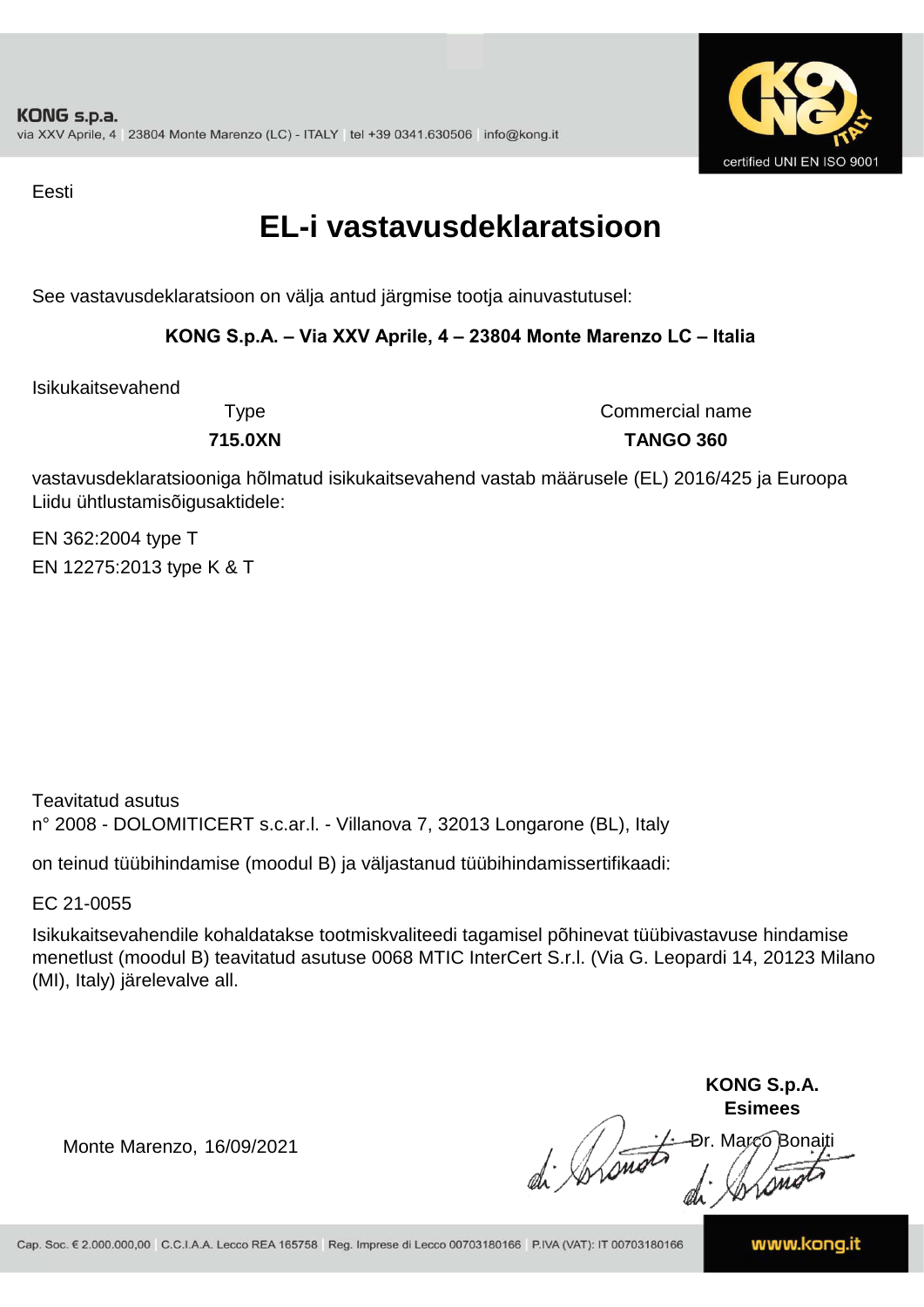

Suomi

### **EU-vaatimustenmukaisuusvakuutus**

Tämä vaatimustenmukaisuusvakuutus on annettu valmistajan yksinomaisella vastuulla:

**KONG S.p.A. – Via XXV Aprile, 4 – 23804 Monte Marenzo LC – Italia**

Type Commercial name Vakuutuksen kohteena oleva henkilönsuojain

**715.0XN TANGO 360**

on neuvoston asetuksen (EU) N:o 2016/425 ja unionin yhdenmukaistamislainsäädännön mukainen:

EN 362:2004 type T EN 12275:2013 type K & T

Ilmoitettu laitos n° 2008 - DOLOMITICERT s.c.ar.l. - Villanova 7, 32013 Longarone (BL), Italy

suoritti EU-tyyppitarkastuksen (moduuli B) ja antoi EU-tyyppitarkastustodistuksen:

EC 21-0055

Henkilönsuojaimeen sovelletaan tuotantoprosessin laadunvarmistukseen perustuvaa tyypinmukaisuutta (moduuli D) ilmoitetun laitoksen MTIC InterCert S.r.l. (Via G. Leopardi 14, 20123 Milano (MI), Italy) numero 0068 valvonnassa.

> **KONG S.p.A. Presidentti**

Dr. Marco Bonaiti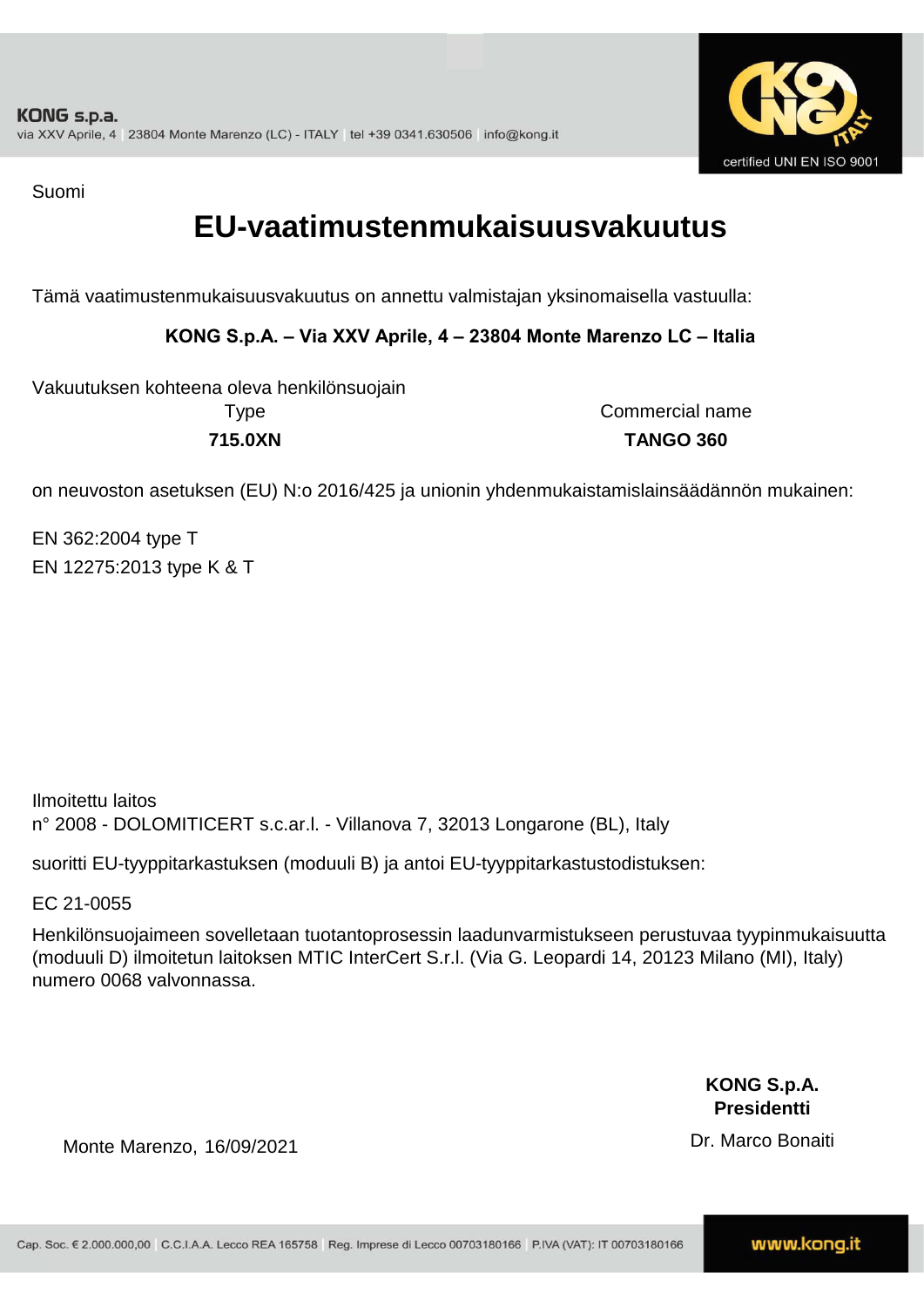

Gàidhlig

## **Dearbhú Comhréireachta de chuid AE**

Eisítear an Dearbhú Comhréireachta seo faoi fhreagracht eisiach an monaróra:

#### **KONG S.p.A. – Via XXV Aprile, 4 – 23804 Monte Marenzo LC – Italia**

Comhlíonann an Trealamh Cosanta Pearsanta (TCP)

Type Commercial name **715.0XN TANGO 360**

faoi réir an dearbhaithe Rialachán (AE) 2016/425 agus caighdeáin chomhchuibhithe an Aontais Eorpaigh:

EN 362:2004 type T EN 12275:2013 type K & T

An comhlacht dá dtugtar fógra n° 2008 - DOLOMITICERT s.c.ar.l. - Villanova 7, 32013 Longarone (BL), Italy

rinne sé an scrúdú AE don chineál (modúl B), agus d'eisigh sé deimhniú ar chineálscrúdú AE:

EC 21-0055

Tá an TCP faoi réir an nós imeachta um measúnú comhréireacha cineálacha, bunaithe ar dhearbhú cáilíochta an phróisis táirgthe (modúl D), faoi fhaireachas an chomhlachta dá dtugtar fógra, uimh. 0068 MTIC InterCert S.r.l. (Via G. Leopardi 14, 20123 Milano (MI), Italy).

> **KONG S.p.A. An tUachtarán**

Dr. Marco Bonaiti di Stonom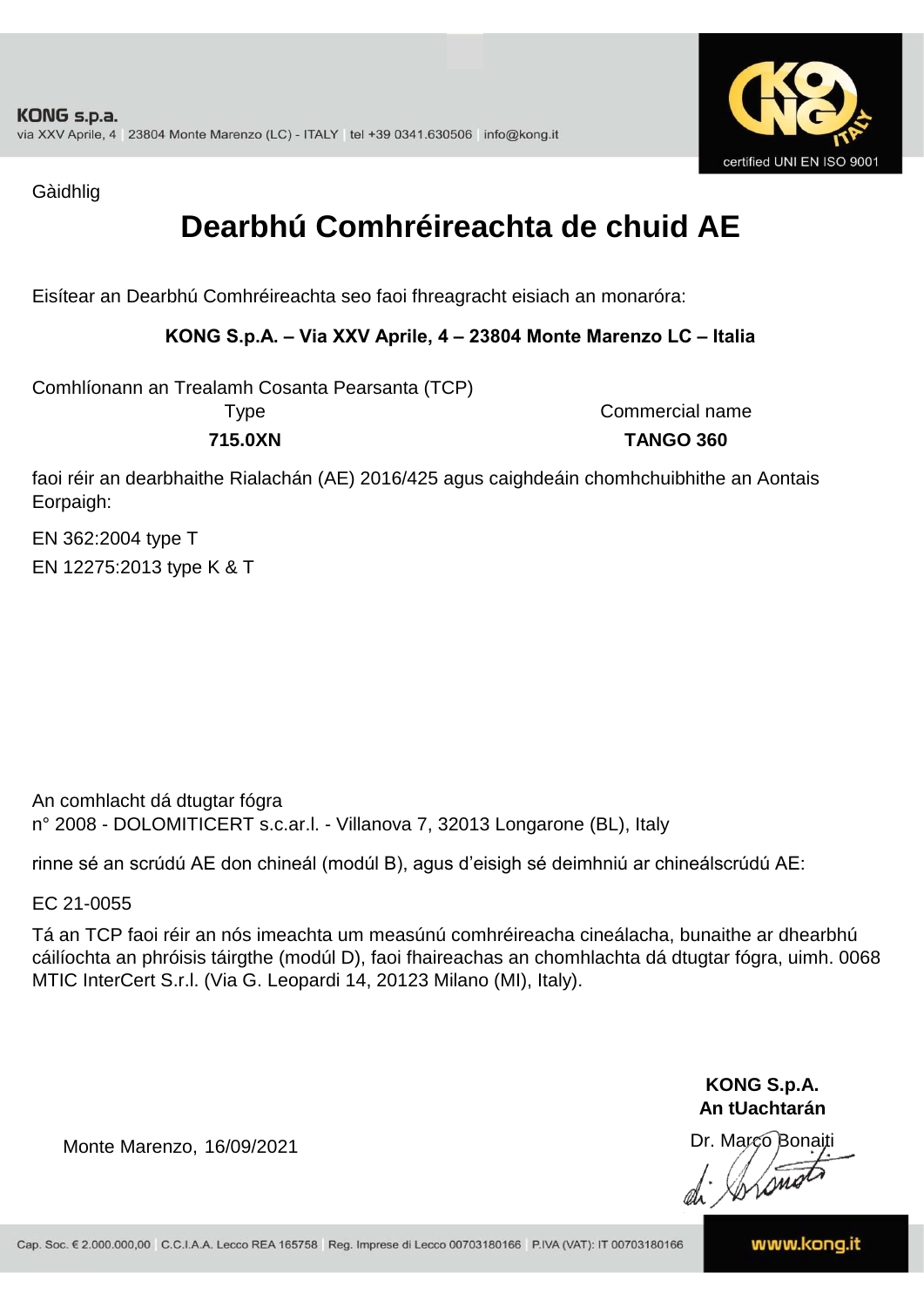

Ελληνικά

## **Δήλωση συμμόρφωσης ΕE**

Η παρούσα δήλωση συμμόρφωσης εκδίδεται με την αποκλειστική ευθύνη του κατασκευαστή:

**KONG S.p.A. – Via XXV Aprile, 4 – 23804 Monte Marenzo LC – Italia**

Η συσκευή ατομικής προστασίας (ΜΑΠ)

Type Commercial name **715.0XN TANGO 360**

αντικείμενο της δήλωσης συμμορφώνεται με τον κανονισμό (ΕΕ) 2016/425 και τα πρότυπα εναρμόνισης της Ευρωπαϊκής Ένωσης:

EN 362:2004 type T EN 12275:2013 type K & T

Ο κοινοποιημένος οργανισμός

n° 2008 - DOLOMITICERT s.c.ar.l. - Villanova 7, 32013 Longarone (BL), Italy

πραγματοποίησε την εξέταση τύπου ΕΕ (έγγραφο Β) και εξέδωσε το πιστοποιητικό εξέτασης ΕΕ του τύπου:

EC 21-0055

Το ΜΑΠ υπόκειται στη διαδικασία αξιολόγησης της συμμόρφωσης τύπου με βάση τη διασφάλιση ποιότητας της παραγωγικής διαδικασίας (έγγραφο D) υπό την εποπτεία του κοινοποιημένου οργανισμού αριθ. 0068 MTIC InterCert S.r.l. (Via G. Leopardi 14, 20123 Milano (MI), Italy).

> **KONG S.p.A. Ο Πρόεδρος**

Dr. Marco Bonaiti di Aromor

Monte Marenzo, 16/09/2021

www.kong.it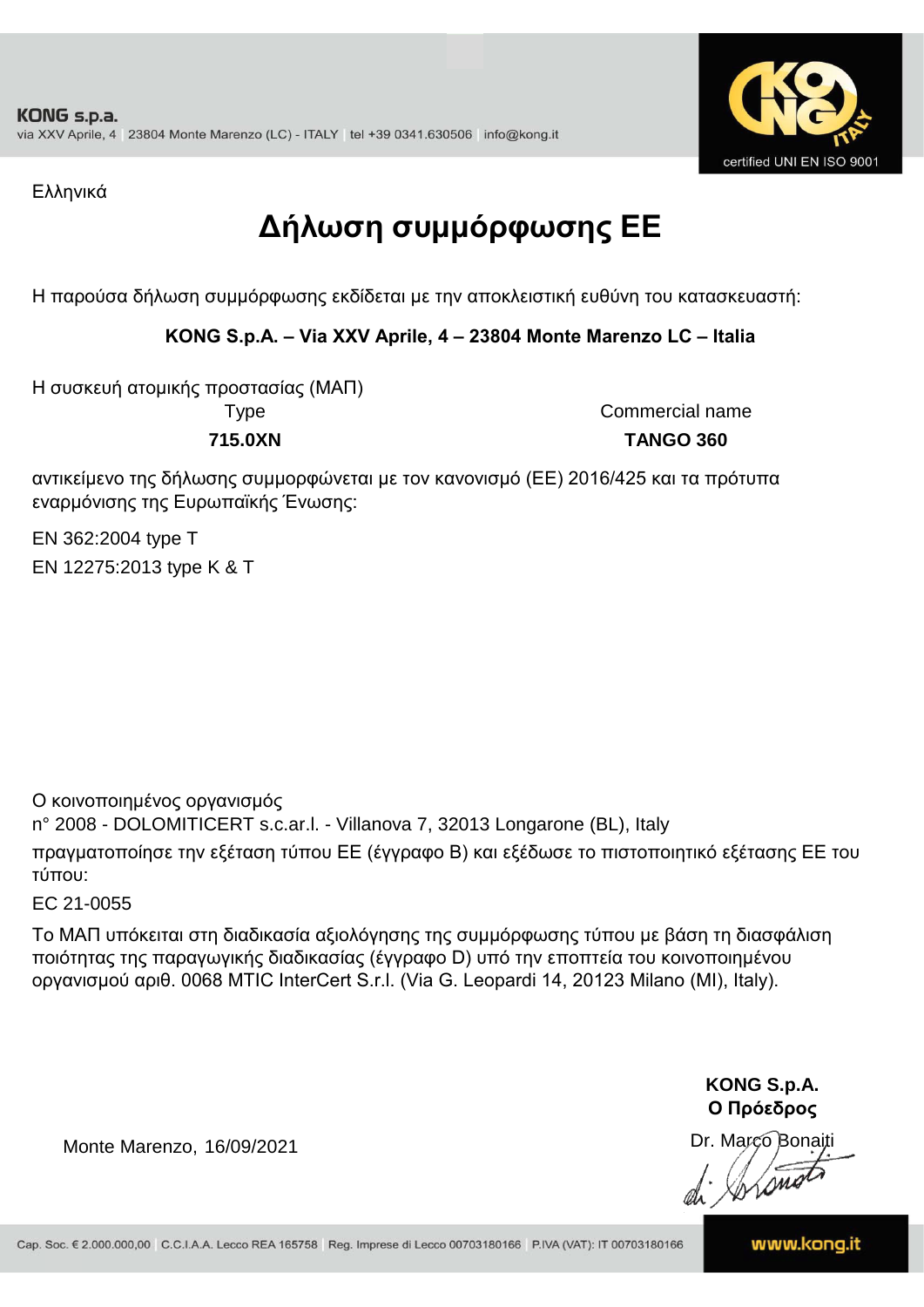

Magyar

## **EU Megfelelőségi nyilatkozat**

Ez a Megfelelőségi nyilatkozat az alábbi gyártó kizárólagos felelőssége alatt került kibocsátásra:

**KONG S.p.A. – Via XXV Aprile, 4 – 23804 Monte Marenzo LC – Italia**

Az egyéni védőfelszerelés

Type Commercial name **715.0XN TANGO 360**

mely a nyilatkozat tárgyát képezi, megfelel az (EU) 2016/425 szabályozásának és az Európai Unió harmonizált szabványainak:

EN 362:2004 type T EN 12275:2013 type K & T

A bejelentett szervezet n° 2008 - DOLOMITICERT s.c.ar.l. - Villanova 7, 32013 Longarone (BL), Italy

elvégezte az EU-típusvizsgálatot ("B" modul), és kiadta az EU-típusvizsgálati tanúsítványt:

EC 21-0055

Az egyéni védőfelszerelés a gyártási folyamat minőség biztosításán alapuló megfelelőségértékelés tárgya (D modul), melynek felügyeletét az MTIC InterCert S.r.l. (Via G. Leopardi 14, 20123 Milano (MI), Italy) 0426 sz. hitelesítést végző szervezet végzi.

> **KONG S.p.A. Elnök**

Dr. Marco Bonaiti di Aromor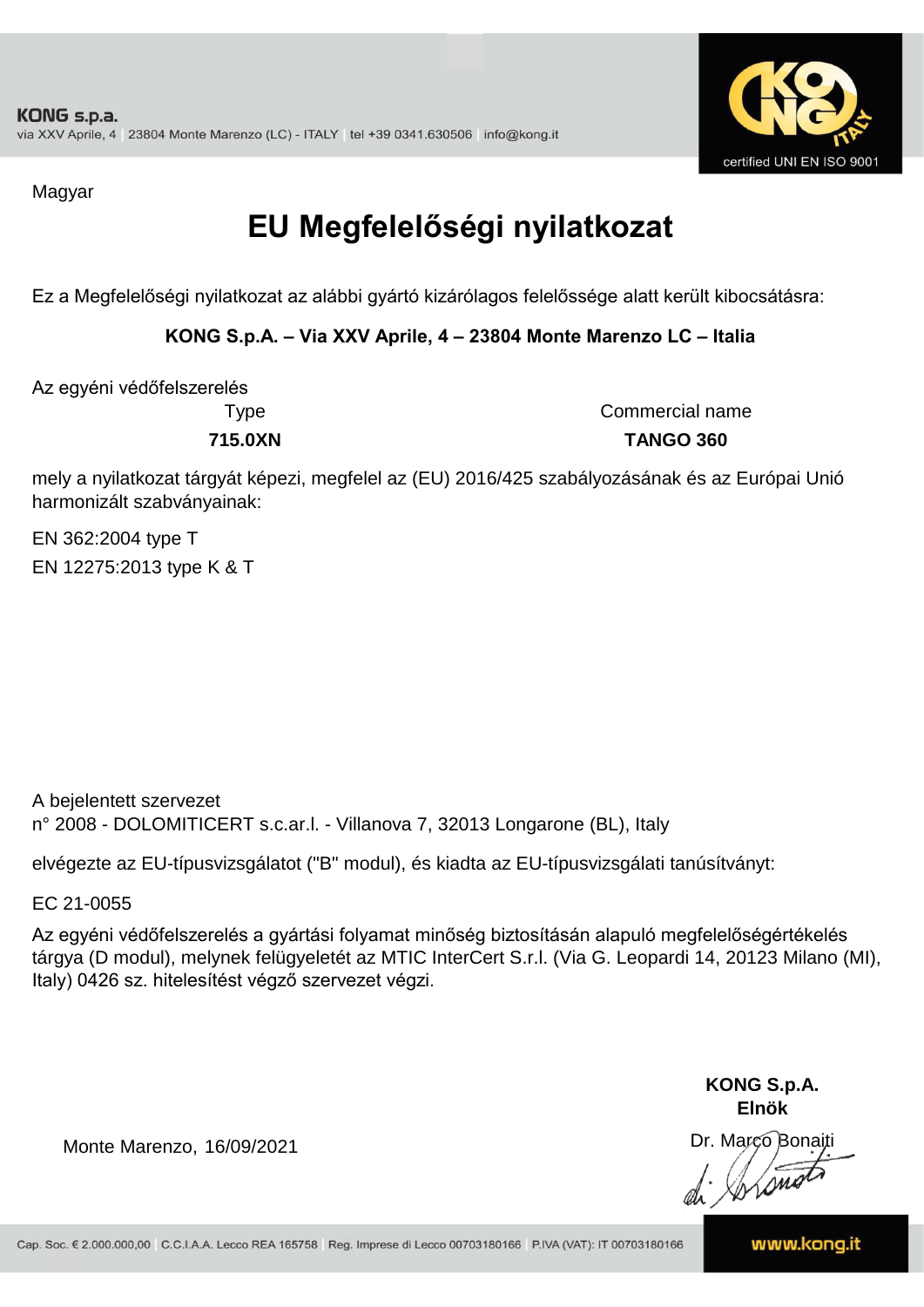

Latviešu

### **ES atbilstības deklarācija**

Šī atbilstības deklarācija ir izdota vienīgi uz ražotāja atbildību:

#### **KONG S.p.A. – Via XXV Aprile, 4 – 23804 Monte Marenzo LC – Italia**

Individuālais aizsardzības līdzeklis (IAL)

Type Commercial name **715.0XN TANGO 360**

deklarācijas priekšmets atbilst Regulai (ES) 2016/425 un Eiropas Savienības saskaņošanas tiesību aktiem:

EN 362:2004 type T EN 12275:2013 type K & T

Paziņotā struktūra n° 2008 - DOLOMITICERT s.c.ar.l. - Villanova 7, 32013 Longarone (BL), Italy

veica ES tipa pārbaudi (B modulis) un izdeva ES tipa pārbaudes sertifikātu:

EC 21-0055

Uz IAL attiecas atbilstības novērtēšanas procedūra "Atbilstība tipam, pamatojoties uz kvalitātes nodrošināšanu ražošanas procesā" (D modulis) paziņotās struktūras MTIC InterCert S.r.l. (Via G. Leopardi 14, 20123 Milano (MI), Italy), Nr. 0068 uzraudzībā.

> **KONG S.p.A. Priekšsēdētājs**

Dr. Marco Bonaiti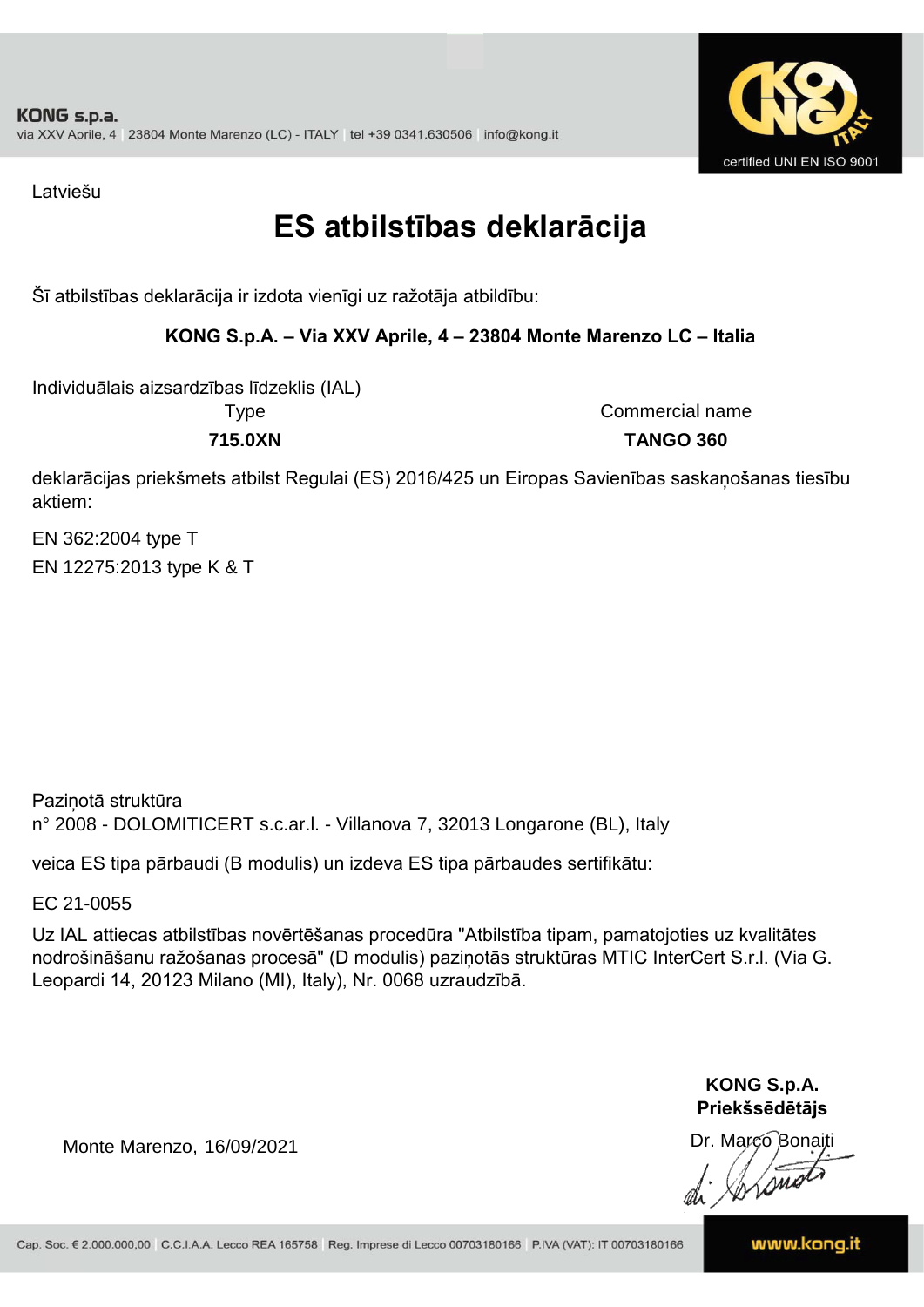

Lietuvių

### **ES atitikties deklaracija**

Ši atitikties deklaracija išduota tik gamintojo išimtine atsakomybe:

**KONG S.p.A. – Via XXV Aprile, 4 – 23804 Monte Marenzo LC – Italia**

Asmeninės Apsaugos Priemonė (IAL) **715.0XN TANGO 360**

Type Commercial name

deklaracijos objektas atitinka (ES) Reglamentą 2016/425 ir Europos Sąjungos derinimo teisės aktus:

EN 362:2004 type T EN 12275:2013 type K & T

Notifikuotoji įstaiga n° 2008 - DOLOMITICERT s.c.ar.l. - Villanova 7, 32013 Longarone (BL), Italy

atliko ES tyrimą tipo (B modulis) ir išdavė ES tyrimo sertifikatą tipo:

EC 21-0055

AAP taikoma atitikties vertinimo pagal tipą procedūra, pagrįsta gamybos proceso kokybės užtikrinimu (D modulis), prižiūrint notifikuotajai įstaigai nr. 0068 MTIC InterCert S.r.l. (Via G. Leopardi 14, 20123 Milano (MI), Italy).

> **KONG S.p.A. Prezidentas**

Dr. Marco Bonaiti di Aromor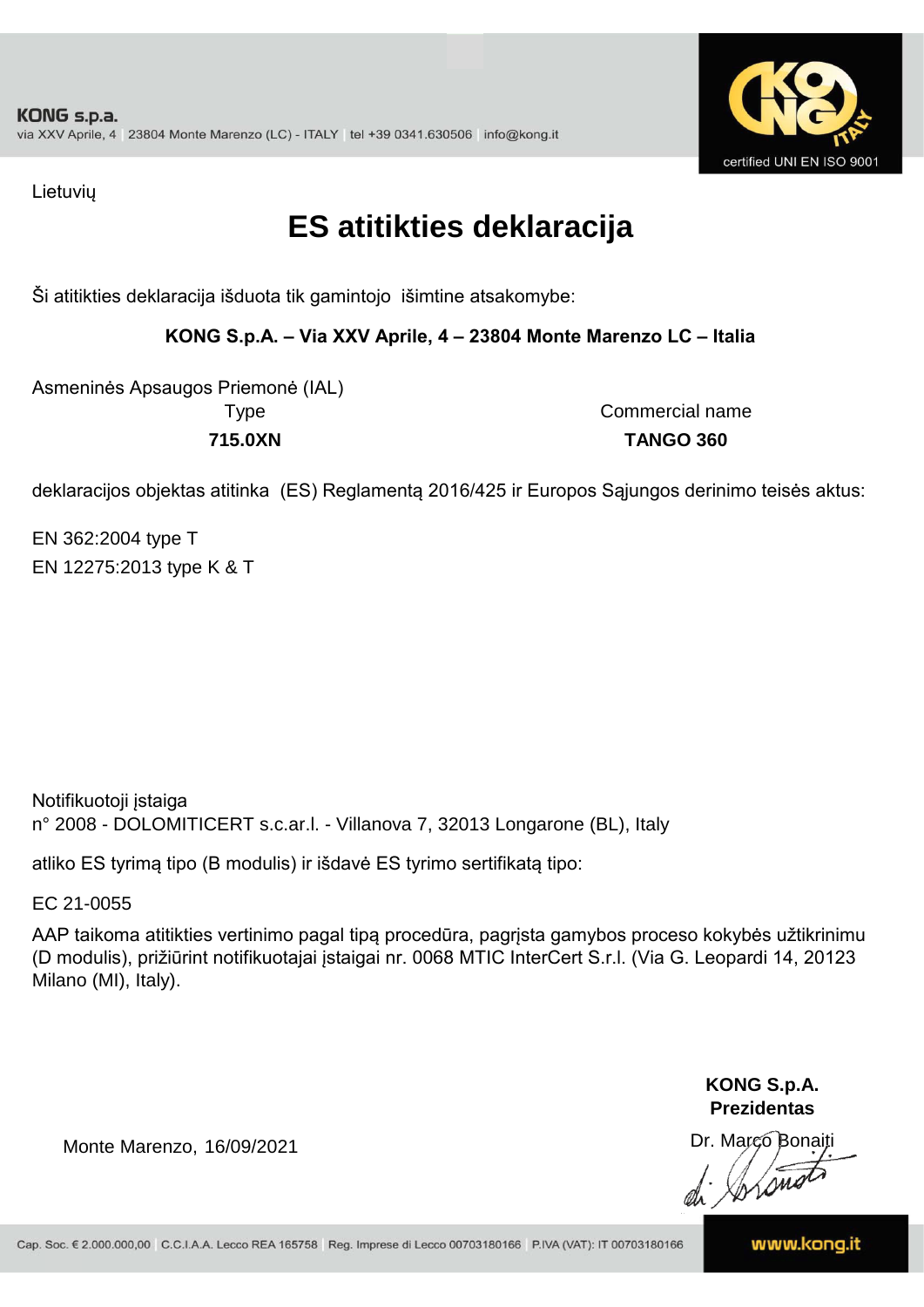

Malti

## **Dikjarazzjoni ta' Konformità tal-UE**

Id-Dikjarazzjoni ta' Konformità tinħareġ taħt ir-responsabbiltà unika tal-manifattur:

#### **KONG S.p.A. – Via XXV Aprile, 4 – 23804 Monte Marenzo LC – Italia**

It-Tagħmir ta' Protezzjoni Personali (TPP-PPE)

Type Commercial name **715.0XN TANGO 360**

l-għan tad-dikjarazzjoni huwa f'konformità ma' Regolament (UE) 2016/425 u tal-istandards t'armonizzazzjoni tal-Unjoni Ewropea:

EN 362:2004 type T EN 12275:2013 type K & T

Il-korp notifikat n° 2008 - DOLOMITICERT s.c.ar.l. - Villanova 7, 32013 Longarone (BL), Italy

wettaq l-eżami tal-UE tat-tip (modulu B) u ħareġ iċ-ċertifikat tal-eżami tal-UE tat-tip:

EC 21-0055

It-TPI huwa suġġett għall-proċedura ta' valutazzjoni għat-tip abbażi tal-garanzija ta' kwalità tal-proċess ta' produzzjoni (modulu D) taħt is-sorveljanza tal-korp notifikat nru.0068 MTIC InterCert S.r.l. (Via G. Leopardi 14, 20123 Milano (MI), Italy).

> **KONG S.p.A. Iċ-Ċermin**

Dr. Março Bonaiti di Stonom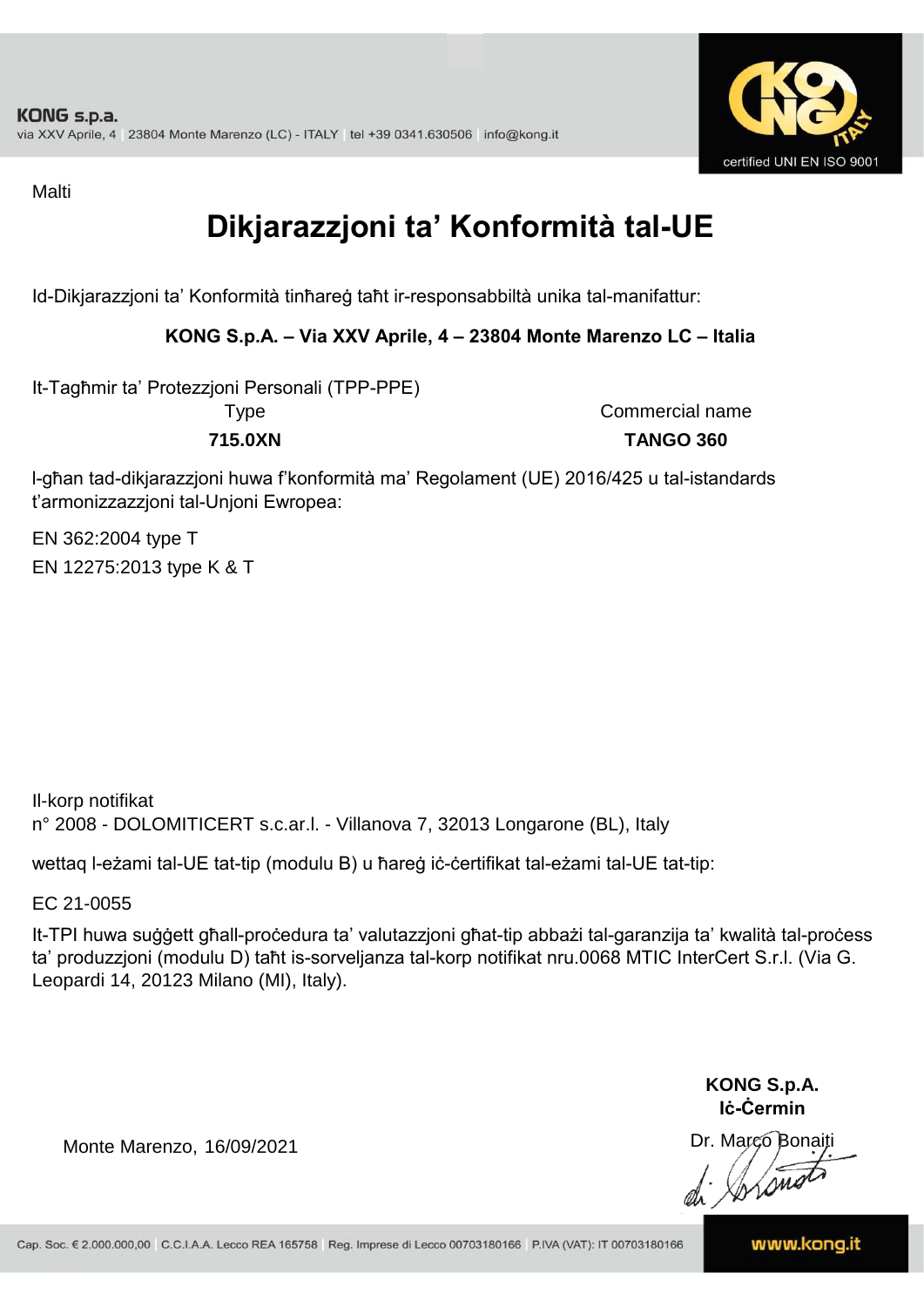

Polskie

## **Deklaracji zgodności WE**

Niniejsza Deklaracja Zgodności została wydana na wyłączną odpowiedzialność producenta:

**KONG S.p.A. – Via XXV Aprile, 4 – 23804 Monte Marenzo LC – Italia**

Środek Ochrony Indywidualnej (ŚOI)

Type Commercial name **715.0XN TANGO 360**

przedmiot deklaracji jest zgodny z Rozporządzeniem (WE) 2016/425 i z normami zharmonizowanymi Unii Europejskiej:

EN 362:2004 type T EN 12275:2013 type K & T

Notyfikowany organ n° 2008 - DOLOMITICERT s.c.ar.l. - Villanova 7, 32013 Longarone (BL), Italy

wykonał badanie typu WE (moduł B) i wydał świadectwo badania typu WE:

EC 21-0055

ŚOI jest przedmiotem procedury oceny zgodności z typem, opierającej się na zapewnieniu jakości procesu produkcyjnego (moduł D) pod nadzorem notyfikowanego organu nr 0068 MTIC InterCert S.r.l. (Via G. Leopardi 14, 20123 Milano (MI), Italy).

> **KONG S.p.A. Prezes**

Dr. Marco Bonaiti di Aromo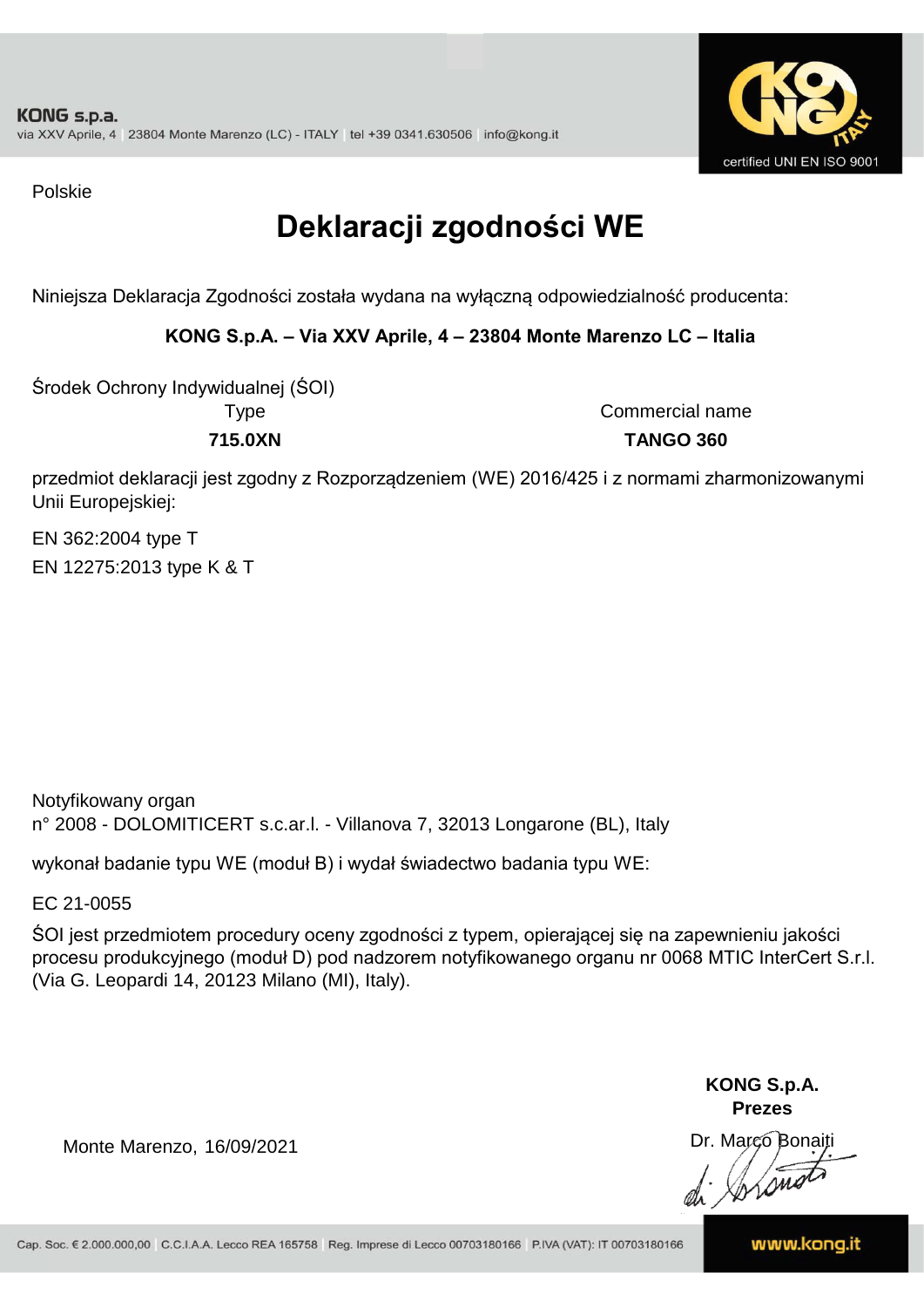

Português

### **Declaração de conformidade UE**

A presente Declaração de Conformidade é emitida sob a exclusiva responsabilidade do fabricante:

#### **KONG S.p.A. – Via XXV Aprile, 4 – 23804 Monte Marenzo LC – Italia**

O Equipamento de Proteção Individual (EPI)

Type Commercial name **715.0XN TANGO 360**

objeto da declaração está em conformidade com o Regulamento (UE) 2016/425 e com as normas de harmonização da União Europeia:

EN 12275:2013 type K & T EN 362:2004 type T

O organismo notificado n° 2008 - DOLOMITICERT s.c.ar.l. - Villanova 7, 32013 Longarone (BL), Italy

efetuou o exame UE de tipo (Módulo B) e emitiu o certificado de exame UE de tipo:

EC 21-0055

O EPI está sujeito ao procedimento de avaliação de conformidade com o tipo baseado na garantia da qualidade do processo de produção (módulo D) sob vigilância do organismo notificado n0068 MTIC InterCert S.r.l. (Via G. Leopardi 14, 20123 Milano (MI), Italy).

> **KONG S.p.A. O Presidente**

Dr. Marco Bonaiti di Arono

Monte Marenzo, 16/09/2021

www.kong.it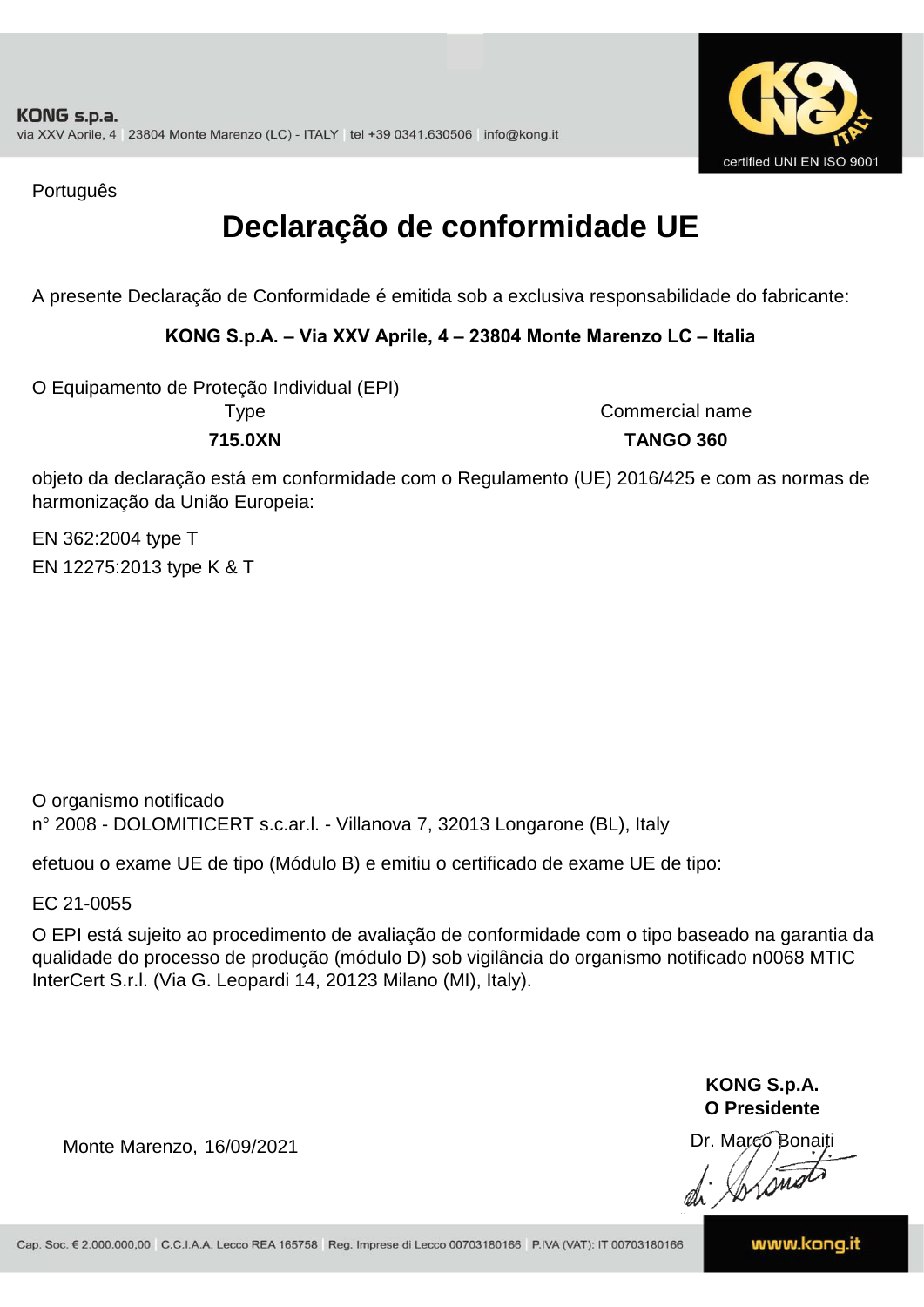

Română

## **Declarație de conformitate UE**

Prezenta declarație de conformitate este eliberată pe răspunderea exclusivă a producătorului:

**KONG S.p.A. – Via XXV Aprile, 4 – 23804 Monte Marenzo LC – Italia**

Echipamentul individual de protecție (EIP)

Type

Commercial name **715.0XN TANGO 360**

obiectul declarației, este conform cu Regulamentul (UE) 2016/425 și legislația armonizată a Uniunii Europene:

EN 362:2004 type T EN 12275:2013 type K & T

Organismul notificat n° 2008 - DOLOMITICERT s.c.ar.l. - Villanova 7, 32013 Longarone (BL), Italy

a efectuat examinarea UE de tip (modulul B) și a eliberat certificatul de examinare UE de tip:

EC 21-0055

EIP face obiectul procedurii de evaluare a conformității de tip bazată pe asigurarea calității procesului de producție (modulul D) sub supravegherea organismului notificat nr. 0068 MTIC InterCert S.r.l. (Via G. Leopardi 14, 20123 Milano (MI), Italy).

> **KONG S.p.A. Președinte**

Dr. Marco Bonaiti di Arono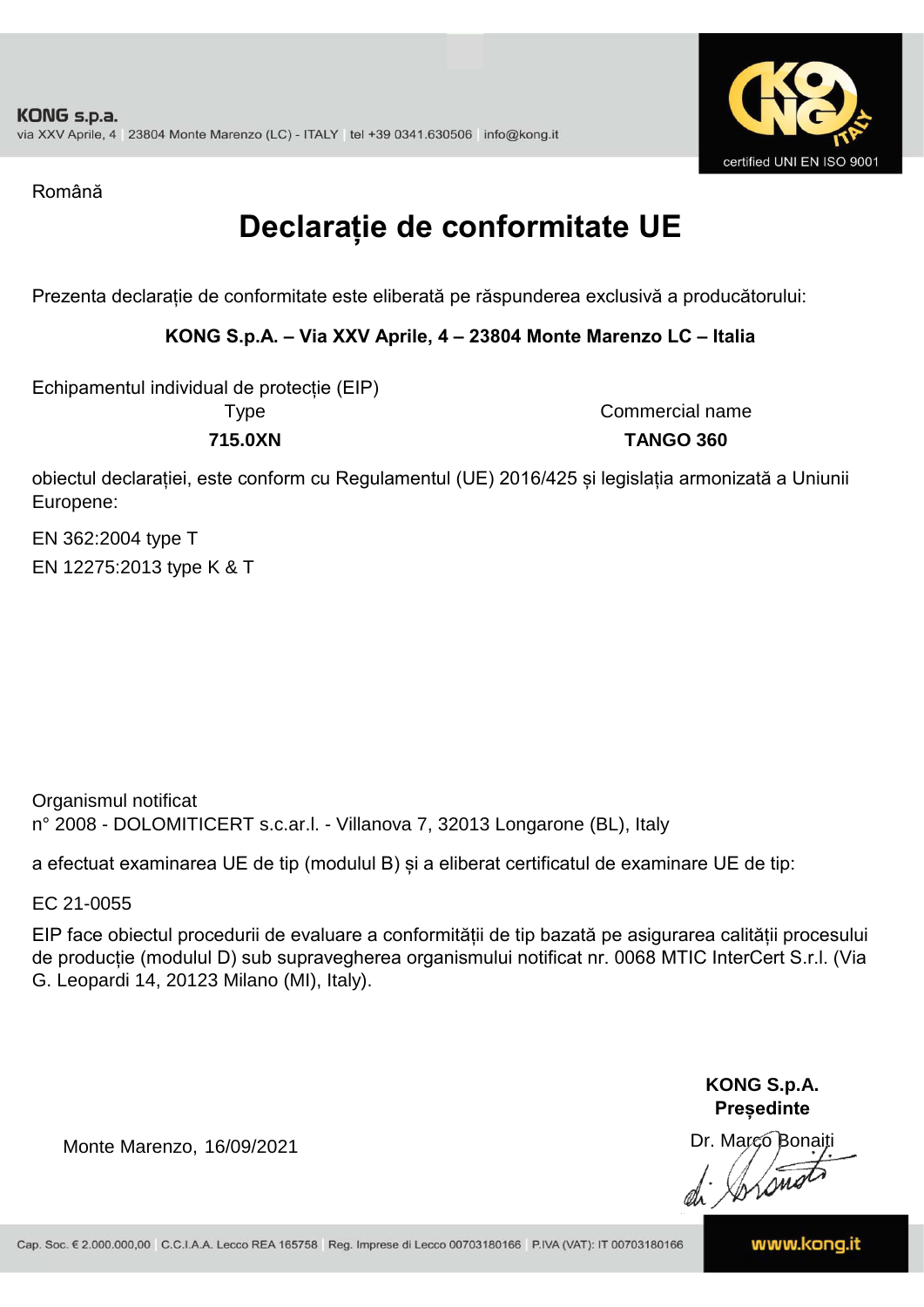

Slovenský

## **EÚ vyhlásenie o zhode**

Toto vyhlásenie o zhode sa vystavuje na výhradnú zodpovednosť výrobcu:

#### **KONG S.p.A. – Via XXV Aprile, 4 – 23804 Monte Marenzo LC – Italia**

Osobný ochranný pracovný prostriedok (OOPP)

Type Commercial name **715.0XN TANGO 360**

ktorý je predmetom vyhlásenia, je v súlade s Nariadením Európskeho parlamentu a Rady (EÚ) 2016/425 a harmonizovanými normami Európskej únie:

EN 362:2004 type T EN 12275:2013 type K & T

n° 2008 - DOLOMITICERT s.c.ar.l. - Villanova 7, 32013 Longarone (BL), Italy Notifikovaný subjekt

vykonal typové skúšky EÚ (formulár B) a vystavil osvedčenie o typovej skúške EÚ:

EC 21-0055

OOPP je predmetom postupu posudzovania typovej zhody, založenej na záruke kvality výrobného postupu (formulár D) pod dohľadom notifikovaného subjektu č. 0426 Italcert (Viale Sarca 336, 20126 Milano (MI), Italy).

> **KONG S.p.A. Prezident**

Dr. Marco Bonaiti di Aromor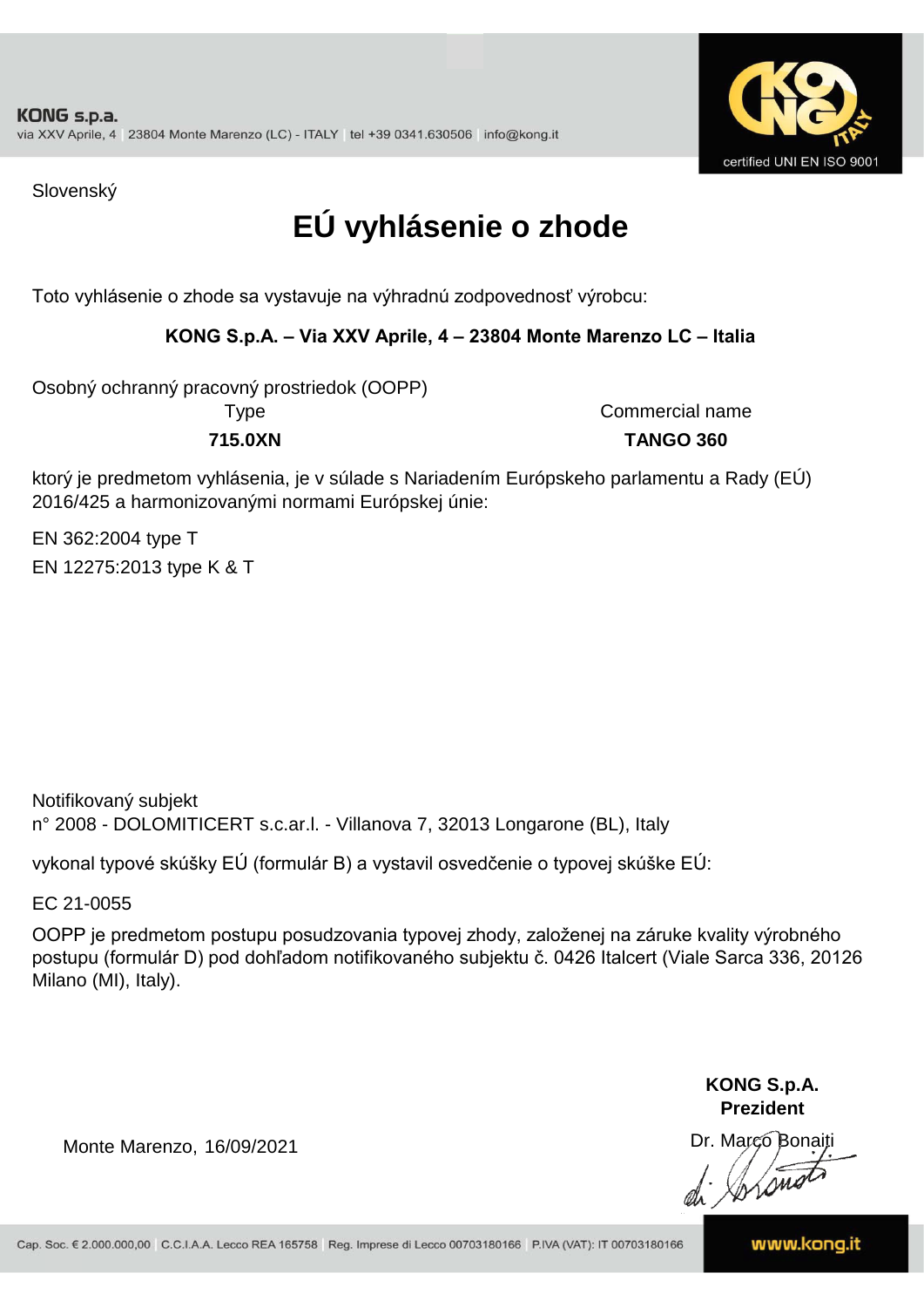

Slovenščina

### **EU - Izjava o skladnosti**

Za izdano Izjavo o skladnosti je odgovoren izključno proizvajalec:

**KONG S.p.A. – Via XXV Aprile, 4 – 23804 Monte Marenzo LC – Italia**

Osebna zaščitna oprema (OZO)

Type Commercial name **715.0XN TANGO 360**

ki je predmet izjave, je skladna z Uredbo (EU) 2016/425 in s harmoniziranimi standardi Evropske unije:

EN 362:2004 type T EN 12275:2013 type K & T

Priglašeni organ n° 2008 - DOLOMITICERT s.c.ar.l. - Villanova 7, 32013 Longarone (BL), Italy

je opravil preizkus tipa EU (obrazec B) in je izdal naslednji certifikat testiranja:

EC 21-0055

OZO je predmet postopka ocene skladnosti na podlagi garancije kakovosti proizvodnega postopka (obrazec D) pod nadzorom priglašenega organa št. 0068 MTIC InterCert S.r.l. (Via G. Leopardi 14, 20123 Milano (MI), Italy).

> **KONG S.p.A. Direktor**

Dr. Marco Bonaiti di Stono